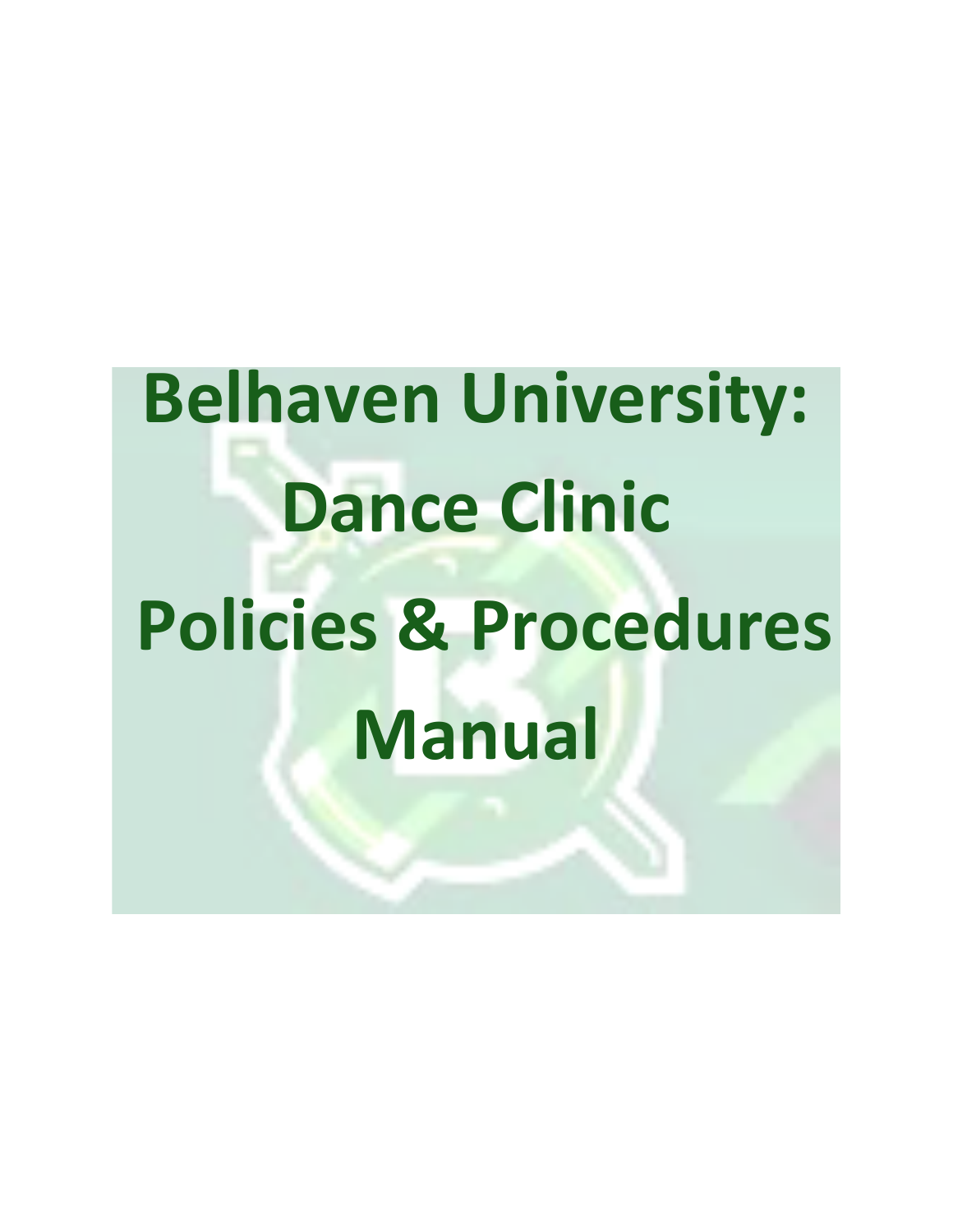# **Table of Contents**

| <b>Section One</b>         |   |
|----------------------------|---|
| Mission/Vision of Belhaven | 4 |
| <b>Statement of Faith</b>  | 4 |
| Preface                    | 4 |

| <b>Section Two</b>              |                |
|---------------------------------|----------------|
| Hours of Operation              | 5              |
| Personnel                       | 5              |
| Qualifications                  | 5              |
| Responsibilities                | 5              |
| <b>Ethical Codes of Conduct</b> | 6              |
|                                 |                |
| <b>Section Three</b>            |                |
| <b>COVID-19 Procedures</b>      | $\overline{7}$ |
| <b>Belhaven Promise</b>         | $8 - 9$        |
|                                 |                |
| <b>Section Four</b>             |                |
| Safety Procedures               | 10             |
| <b>EAP/Medical Services</b>     | $11\,$         |
| <b>Building Operations</b>      | 12             |

# **Section Five**

| <b>Participation Agreements</b>    | 13 |
|------------------------------------|----|
| Pre-participation Forms            | 13 |
| Documentation                      | 13 |
| <b>Injury Reporting Guidelines</b> | 13 |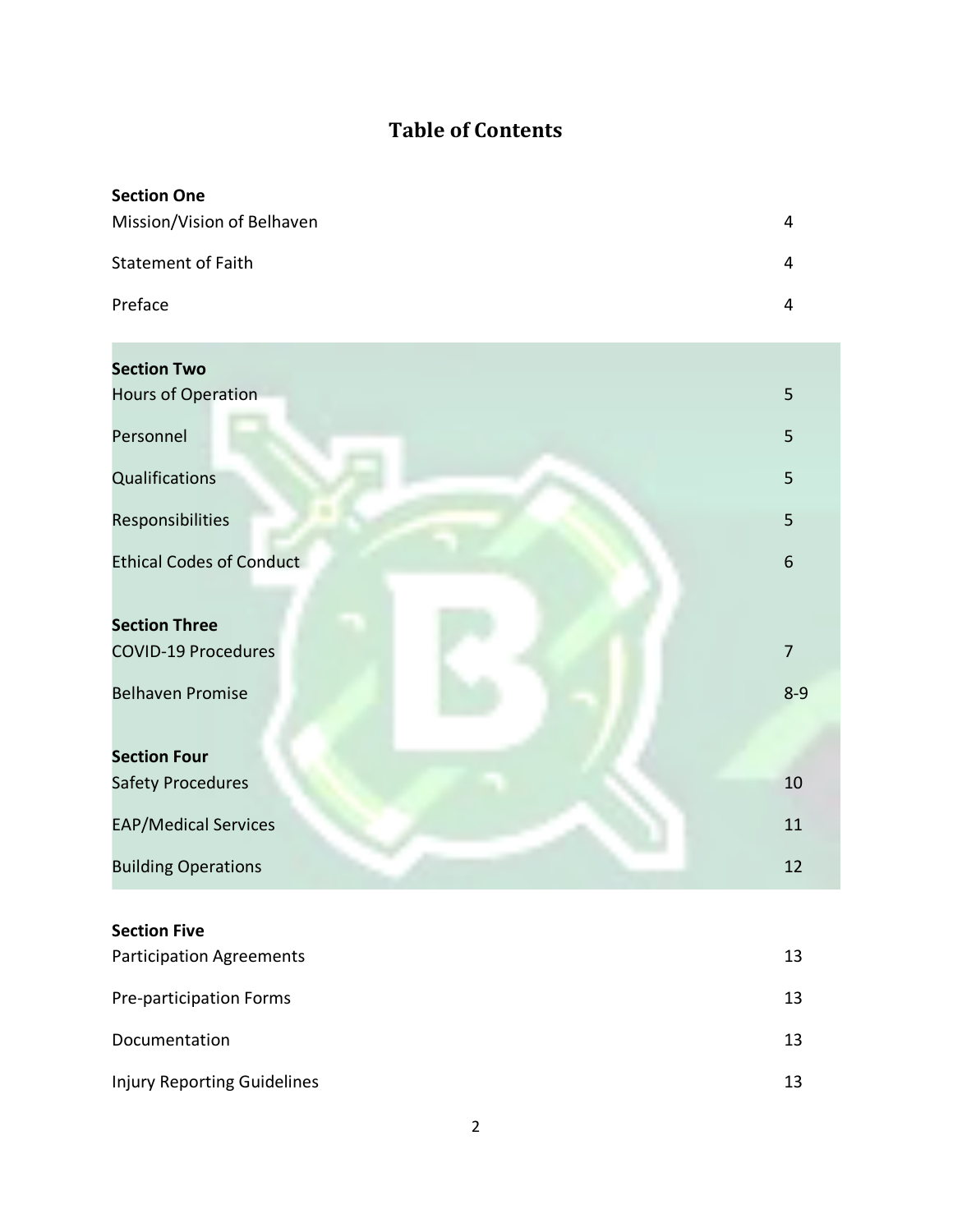| Dance Clinic Policies and Procedures | 14    |
|--------------------------------------|-------|
| Other guidelines and information     | 15    |
| <b>Section Six</b>                   |       |
| Mental Health Policy and Procedure   | 16-18 |

# **Section Seven**

| <b>Panic Attack Description</b>                     | 19    |
|-----------------------------------------------------|-------|
| <b>Signs and Symptoms</b>                           | 19    |
| In case of a panic attack during class or rehearsal | 19-20 |
| <b>General Guidelines</b>                           | 20    |
|                                                     |       |
| <b>Section Eight</b>                                |       |
| <b>Concussion Protocol</b>                          | 21    |
|                                                     |       |
| <b>Appendix A</b>                                   | 25    |
| <b>Concussion Take Home Care</b>                    |       |
|                                                     |       |
| <b>Appendix B</b>                                   | 26    |
| Concussion: Return to Learn Protocols               |       |
|                                                     |       |
| <b>Appendix C</b>                                   | 28    |
| Concussion: Return to Dance Protocols               |       |
|                                                     |       |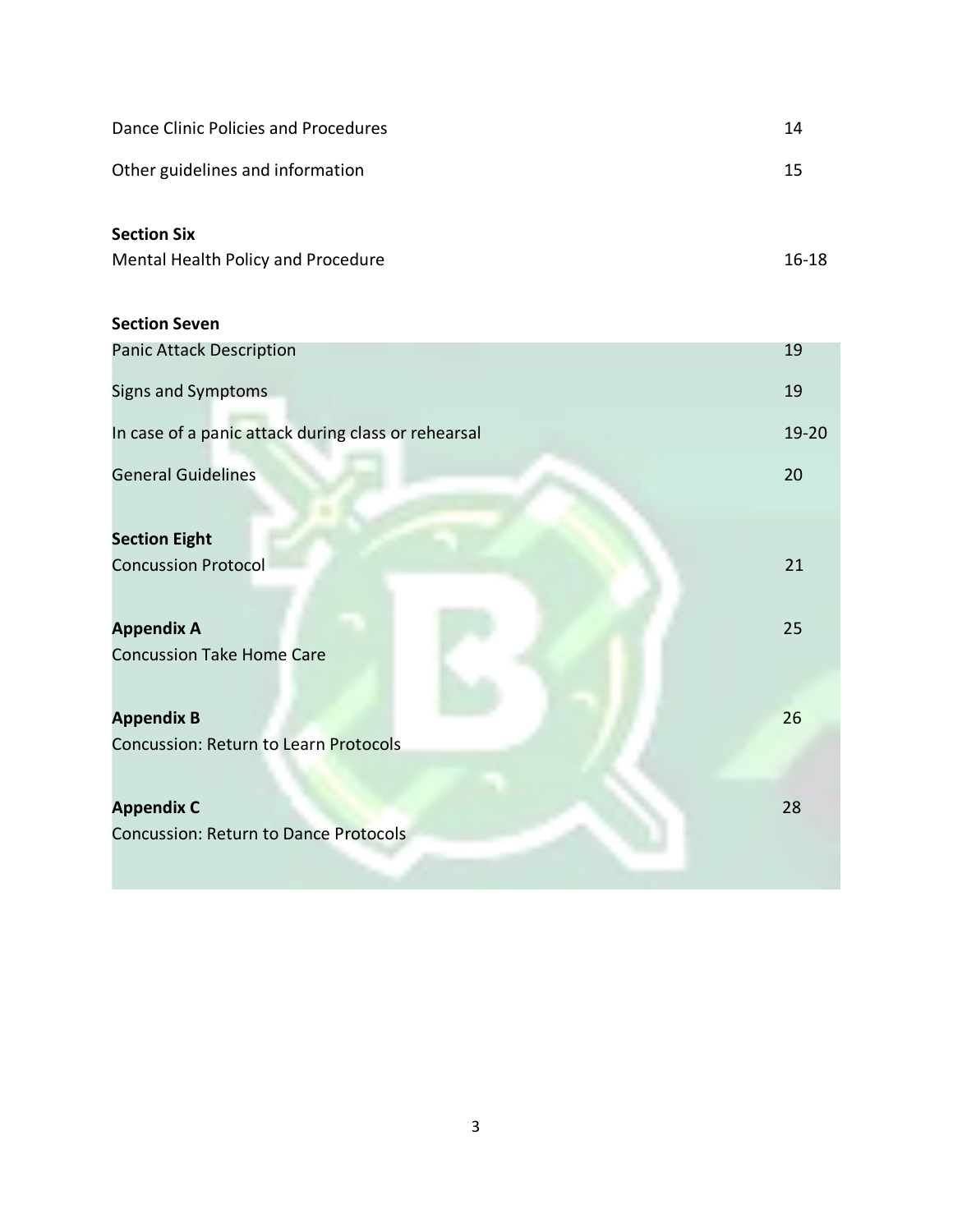### **SECTION ONE**

### **Mission & Vision Statement:**

Belhaven University prepares students academically and spiritually to serve Christ Jesus in their careers, in human relationships, and in the world of ideas.

Belhaven University affirms the Lordship of Christ over all aspects of life, acknowledges the Bible as the foundational authority for the development of a personal worldview, and recognizes each individual's career as a calling from God. Each academic department is committed to high academic goals for its students and clarifies the implications of biblical truth for its discipline. Belhaven upholds these commitments in offering undergraduate and graduate programs, by conventional or technological delivery modes, and in local, national, and international venues. The University requires a liberal arts foundation in each undergraduate degree program, in order to best prepare students to contribute to a diverse, complex and fastchanging world.

By developing servant leaders who value integrity, compassion, and justice in all aspects of their lives, the University prepares people to serve, not to be served.

### **Statement of Faith:**

We believe that there is only one God, eternally existent in three persons: Father, Son, and Holy Spirit.

We believe in the deity of our Lord Jesus Christ, in His virgin birth, in His sinless life, in His miracles, in His vicarious and atoning death through His shed blood, in His bodily resurrection, in His ascension to the right hand of the Father, and in His personal return in power and glory.

We believe the Bible to be the inspired, inerrant, and only infallible, authoritative Word of God, which exercises ultimate authority over the individual, the Church, and human reason.

We believe that justification through Christ is received by repentant sinners through faith alone, without works.

We believe that God, by his Spirit, progressively transforms the lives of those who are justified by God.

#### **Preface:**

The purpose of this manual is to inform the staff, faculty, and students about the policies and procedures of the Belhaven University Dance Clinic.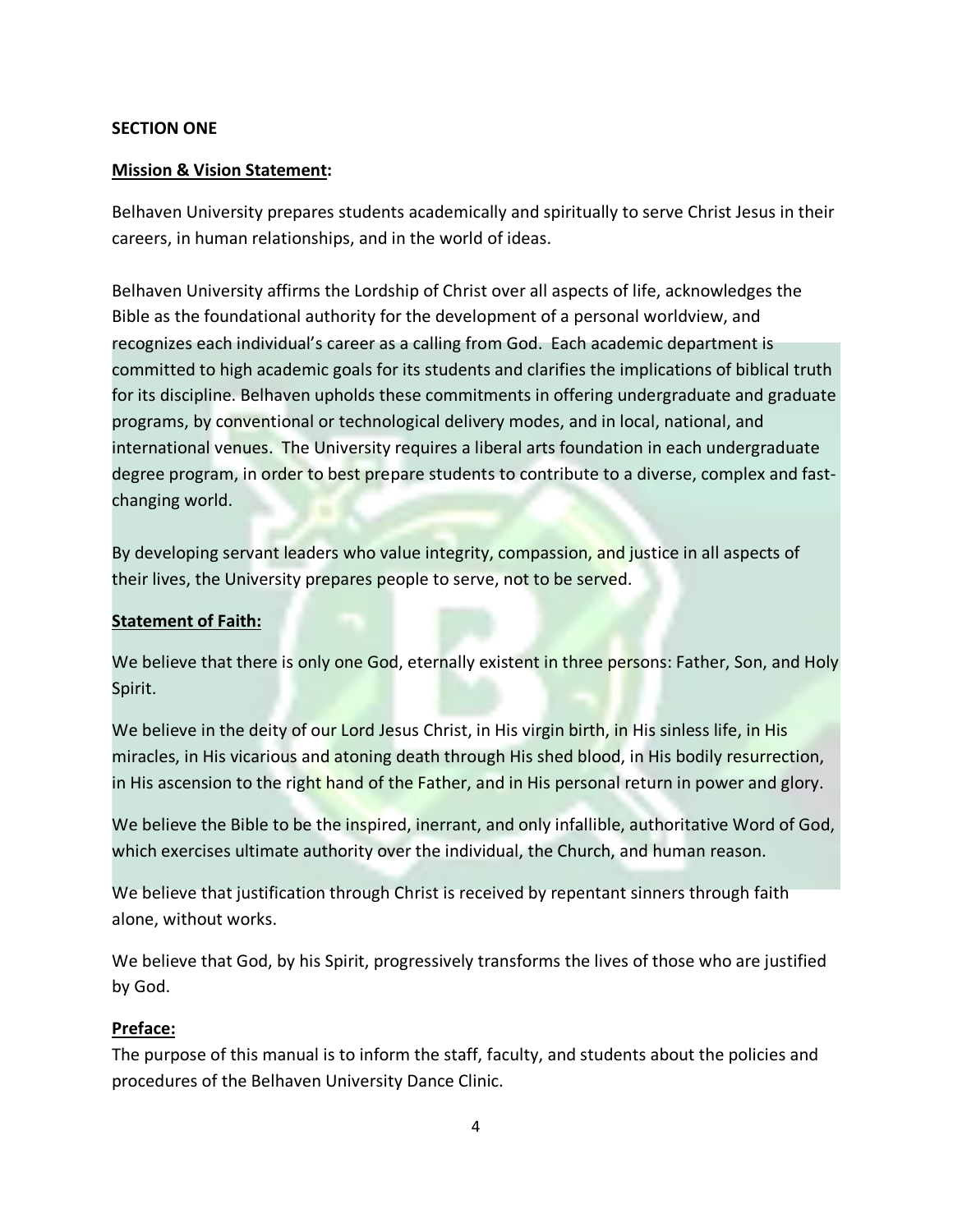### **SECTION TWO**

#### **Hours of Operation:**

Clinic Hours

Monday-Friday

8:30 a.m. - 4:30 p.m.

All school holidays will be observed and the dance clinic will be closed during those times.

These hours are subject to change based on AT availability.

Clinic is located Room 129 of Bitsy Irby Visual Arts and Dance Center. The number for the clinic is 601-965-7003, or campus ext. 8134.

#### **Personnel:**

Victoria Fauntroy, MS, LAT, ATC

#### **Qualifications:**

BOC certification and the National Athletic Trainer's Association (NATA) Licensed by the State of Mississippi CPR/First aid/ AED certifications Mental Health First Aid certified

#### **Responsibilities:**

The AT is in charge of running the dance clinic and all its entities. She covers Dance Department classes, rehearsals, and performances.

#### **Job Description***:*

The Belhaven University Dance Department has established the need for an athletic trainer to be on-site during class times, rehearsals, and performances to provide the dancers and staff with the correct care needed in prevention, evaluation, treatment, conditioning, and rehabilitation of dance-related injuries. The athletic trainer is responsible for providing medical coverage of all dancers with dance-related injuries at Belhaven University. The athletic trainer must maintain and adhere to the regulations of the Board of Certification, State of Mississippi Licensure Laws, and all Belhaven University policies and procedures, like those of regular staff/faculty.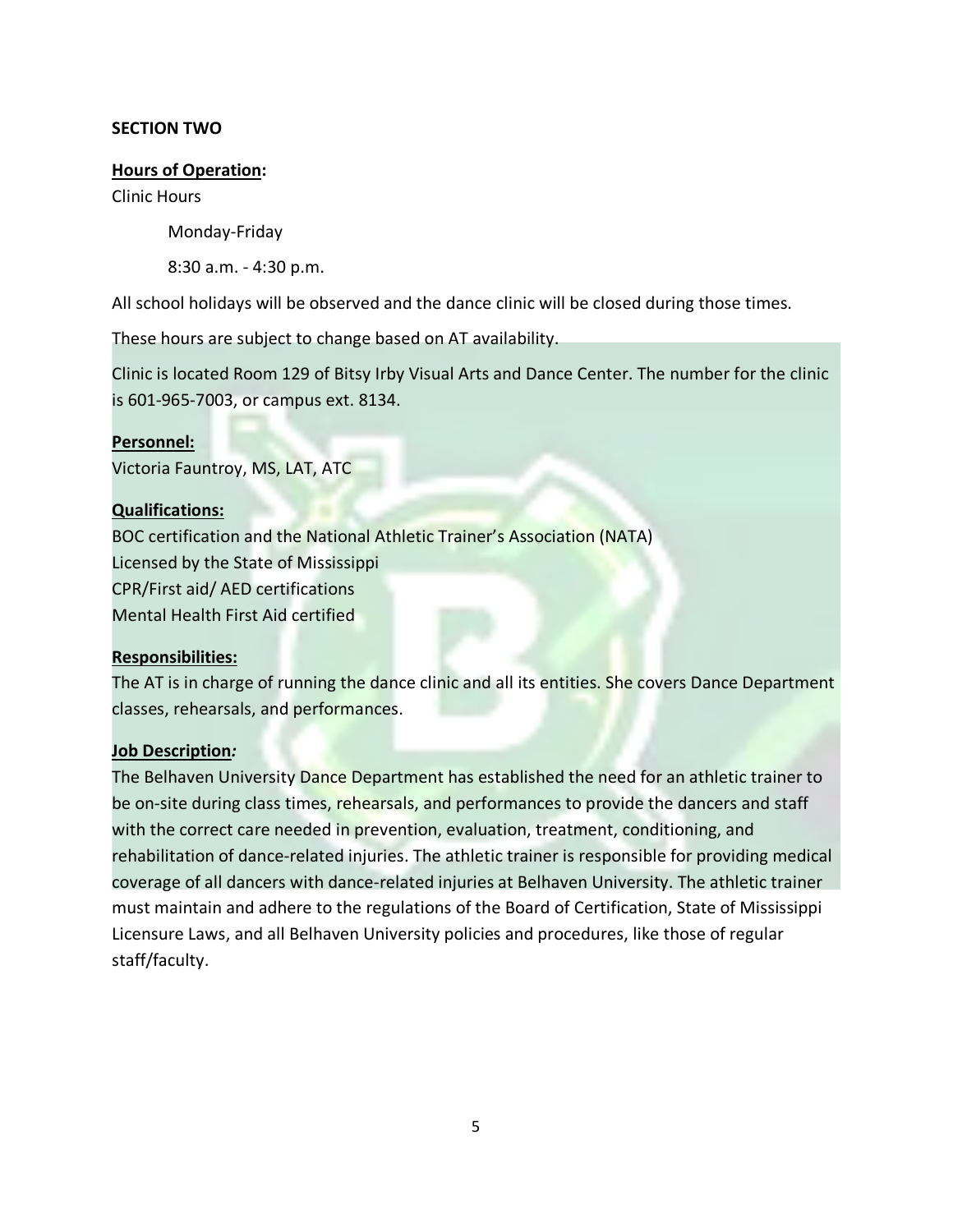# **Ethical Codes of Conduct:**

# Personal/ social conduct*:*

The Dance Athletic Trainer should conduct herself with professionalism. She is a representative of the Belhaven University Dance Department and should present herself in good standing and respect for herself and the university.

# Service equality*:*

Every Dance Department student, faculty, and/or staff member that comes into the dance clinic at Belhaven University will be treated no matter their race, gender, ethnicity, way of living, and/or disability.

# Sexual Harassment:

Any unwanted sexual advances, jokes, remarks, gestures, etc., will not be permitted. If such actions occur by any employee, immediate expulsion and investigation will occur.

# Confidentiality:

All paper work and patient information is to be kept confidential and is only to be used within the Dance Department for student care purposes.

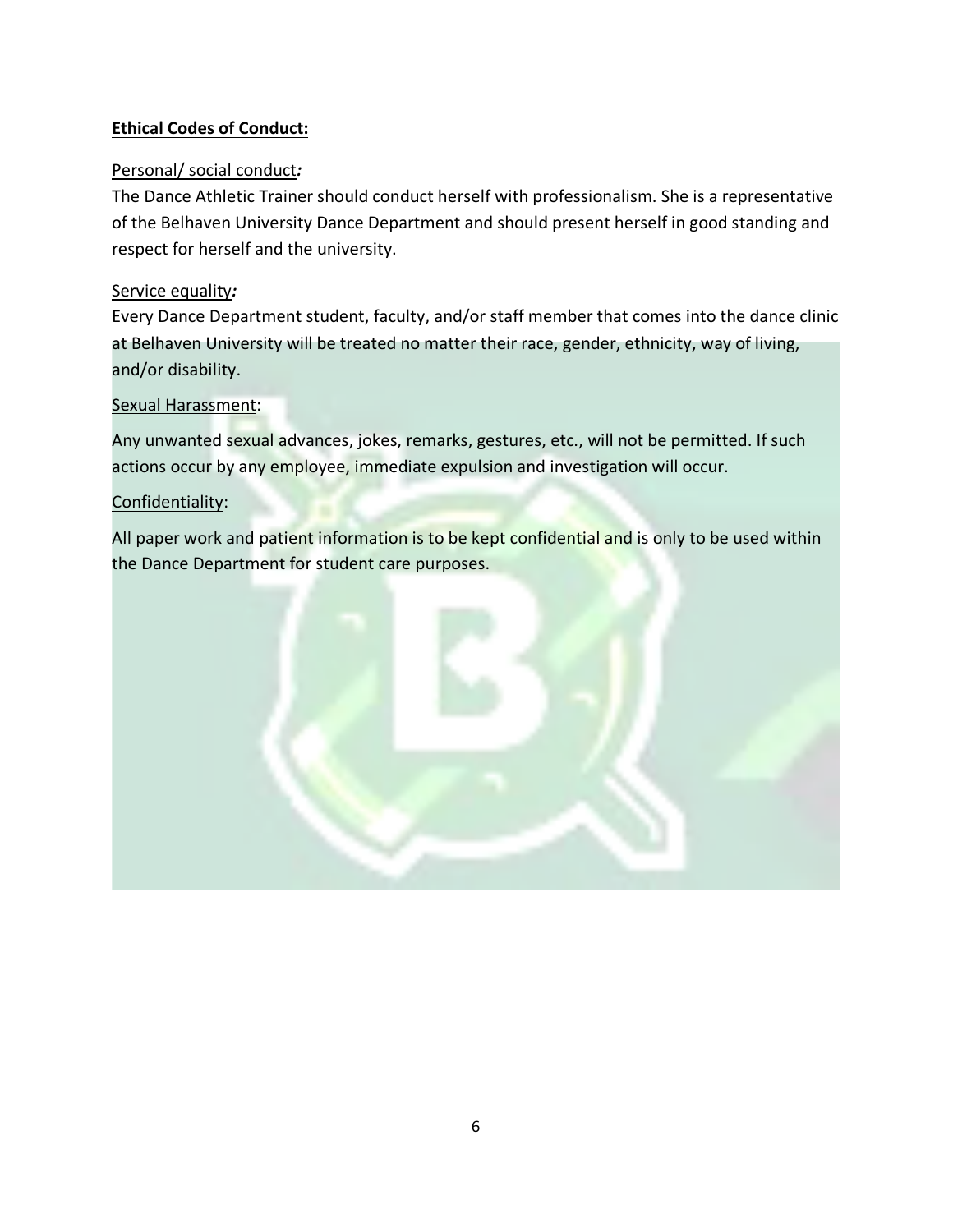### **SECTION THREE**

### **COVID-19 Procedures**

The Department of Dance at Belhaven University is committed to a safe return for all dancers. The health and safety of students, faculty, staff, and campus guests remain our highest priority.

Dance students are expected to follow the campus guidelines outlined in the Belhaven Promise. These additional guidelines must also be adhered to in order to participate in dance. It is important to remember that everyone is responsible for their own personal health and safety.

Any vulnerable dance student, dance healthcare provider, and dance personnel should consult with their primary care physician to determine the safety of return to work, campus, and dance. Vulnerable populations include individuals with underlying health conditions such as high blood pressure, chronic lung disease, diabetes, obesity, asthma, and those whose immune system is compromised.

### General Guidelines:

- Dance students that are currently experiencing symptoms associated with COVID-19 should **NOT** enter the dance clinic or dance studio(s). They should stay in their room and contact the Dance Athletic Trainer via phone to determine a plan of action.
- Dance students and the Dance Athletic Trainer must wear masks when in the dance clinic.
- Dancers must sanitize their hands upon entering the dance clinic.
- The Dance Athletic Trainer will determine the number of individuals that can safely be in the dance clinic at one time. Please do not enter the clinic without permission
- The Dance Athletic Trainer will be responsible for sanitizing equipment in the dance clinic
- Lingering and meandering in the clinic is prohibited
- Dance students may be in the clinic only during appointments, office hours, or emergency situation.
- Dance students should not eat ice that is made from the ice machine in either the first aid room or dance clinic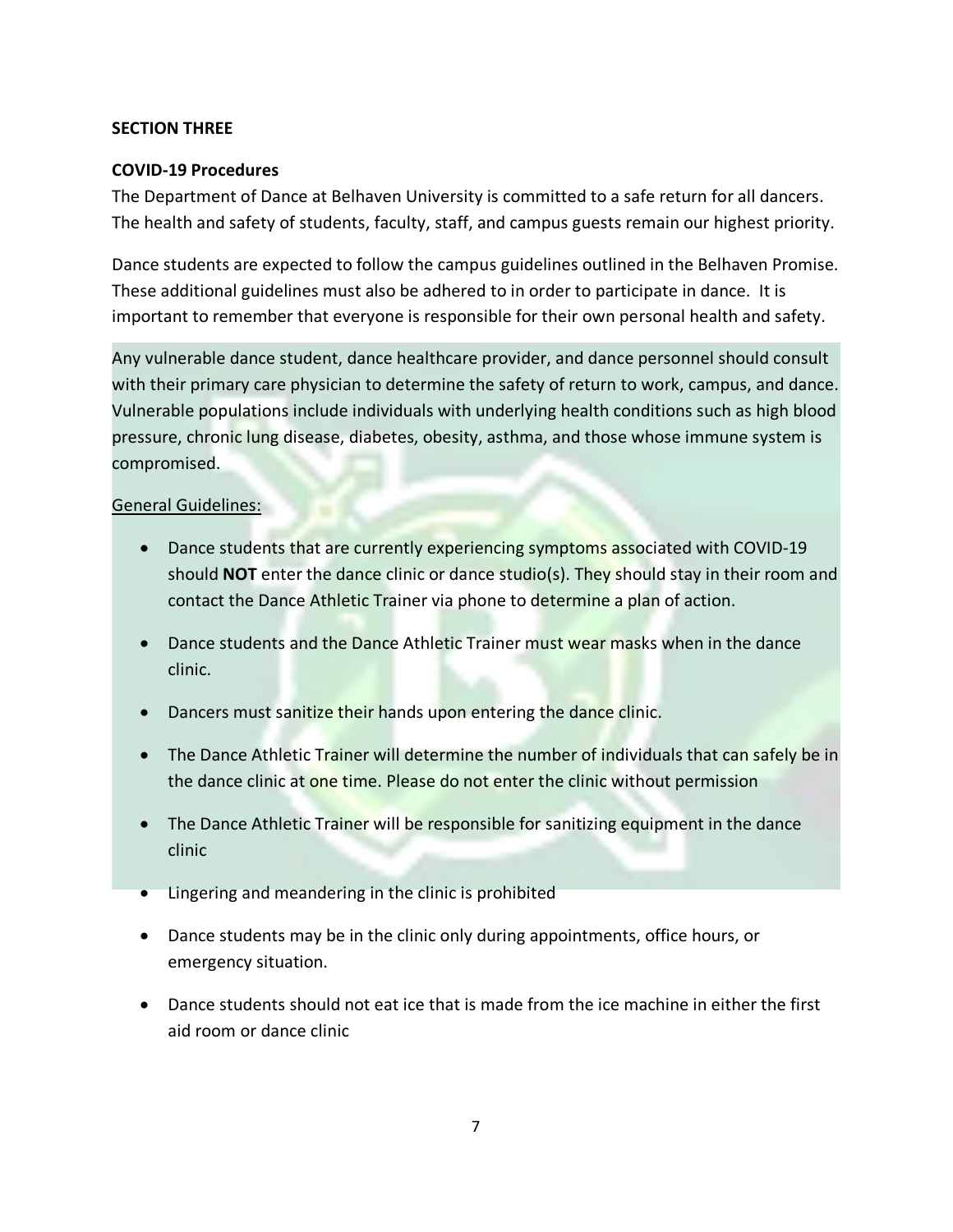### Daily COVID Symptom Checklist

Per the Belhaven Promise, all dance students, faculty, and staff should be monitoring their personal health and safety daily.

Dance students must complete the daily COVID Symptom Checklist before attending their first dance class using the following link (symptom checklist) or QR code posted on the studio doors in the Bitsy Irby Visual Arts and Dance Center

These guidelines and procedures are subject to change as additional information becomes available. Students are expected to adhere to the Belhaven Promise off-campus as well.

### **Belhaven Promise**

**COVID-19 Symptoms** may be experienced by people of all age groups, yet many people who have the virus do not exhibit symptoms. **SYMPTOMS MAY INCLUDE:**

- Fever
- Cough
- Shortness of breath or pain/difficulty breathing
- Weakness
- Fatigue
- Nausea
- Vomiting
- Diarrhea
- Changes to taste and smell

**Dance students** who have any COVID-19 related symptoms or a fever over 100.4 and/or chills must not come to campus or leave their residence hall room. **IF THIS IS YOU:**

- Residential students Isolate yourself in your room and immediately contact your Residential Assistant (RA) or Resident Director (RD)
- Commuter students Do not come to campus and immediately contact the Office of Student Development (601-968-5969 or sdevelopment@belhaven.edu), so they are aware you will not be coming to campus
- Seek medical help. Jackson, MS offers the best healthcare in the region, most locations less than a mile from the Jackson campus. Local resources include:
	- o University of MS Medical Center Free COVID-19 screening. Call 601-496-7200 (8:00 am – 5:00 pm, M-Sat), or online at https://covidschedule.umc.edu/
	- o Baptist Health Systems If you do not have a local doctor, call 855-733-8863 to be referred to a local physician
	- o Mississippi State Department of Health Up-to-date resources and information online at https://msdh.ms.gov/msdhsite/\_static/14,0,420.html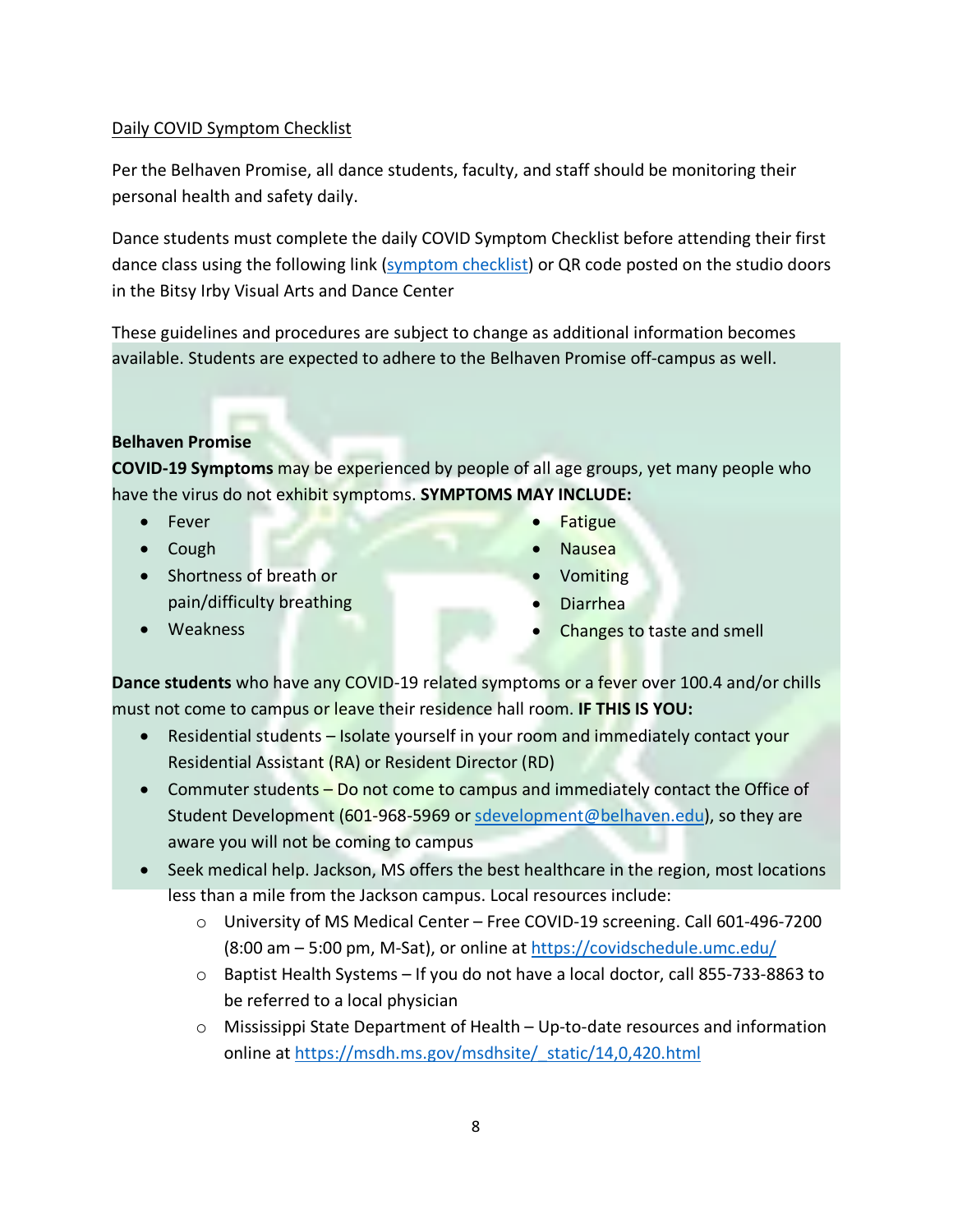- If your symptoms are severe, call 911 or call your nearest emergency department before going there. Severe symptoms include: trouble breathing, persistent pain or pressure in the chest, confusion, inability to wake or stay awake, and bluish lips or face.
- As soon as you are able, contact your professors about assignments and accommodations
- Students who test positive for COVID-19 will be required to quarantine off campus, including returning home until medically cleared to return to campus
- Students will not be academically penalized for missing classes or assignments because of their COVID-19 illness

**FACULTY/STAFF** who have any COVID-19 related symptoms or a fever over 100.4 and/or chills must not come to work. **IF THIS IS YOU:**

- Self-isolate at home
- Call your doctor first to discuss your symptoms. If you need to go in, the office will be prepared for you
- If your symptoms are severe, call 911 or your nearest emergency department before going there
- As soon as you are able, notify your supervisor
- Faculty and staff who test positive for COVID-19 will be required to quarantine at home until medically cleared to return to campus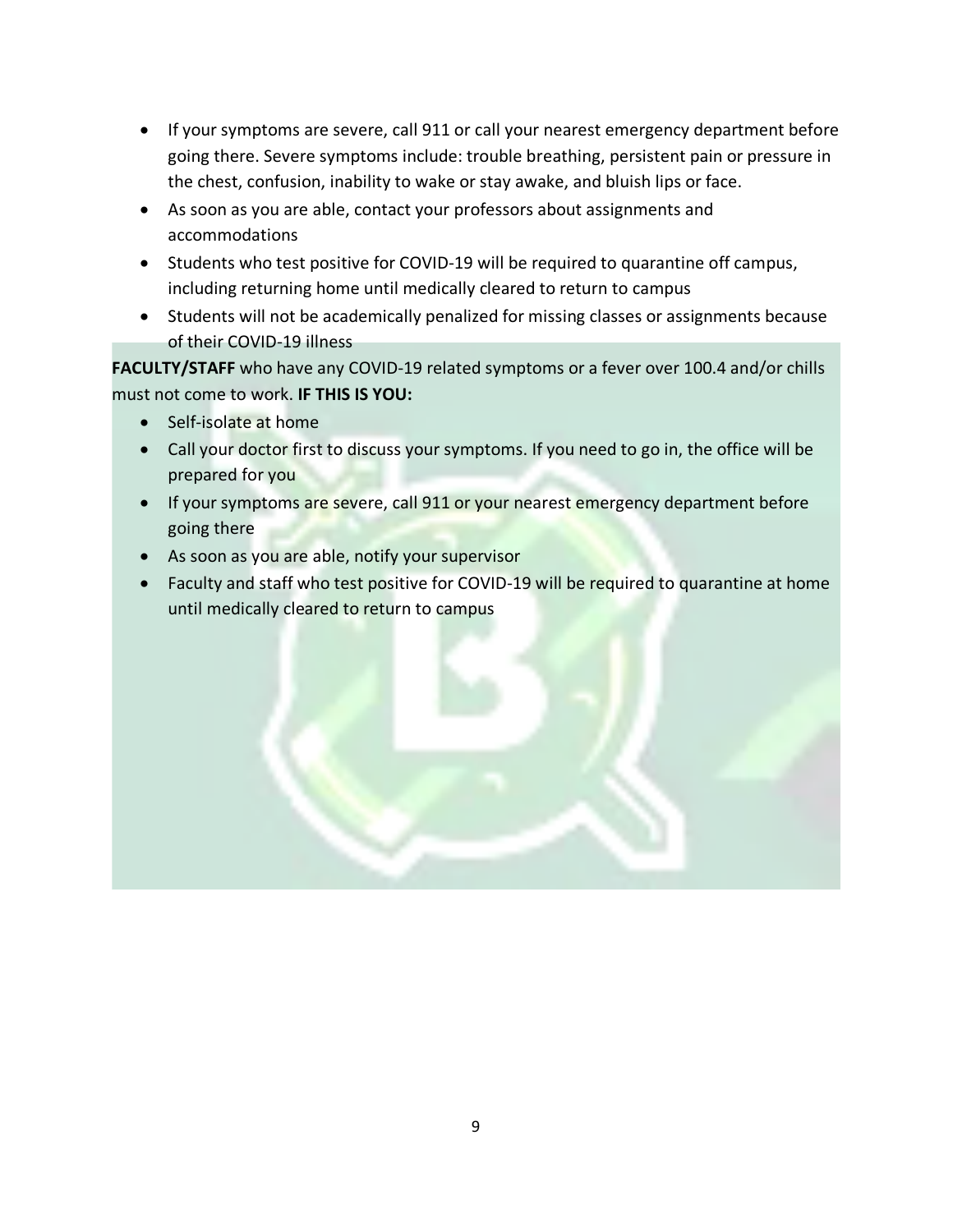### **SECTION FOUR**

### **Safety Procedures**

### Blood Borne Pathogens:

By OSHA standards, all fluids considered to have BBP should be managed and disposed of with caution. Procedures include:

1. Latex or surgical gloves should be worn anytime contact with blood, mucous membranes or non-intact skin takes place; for example, abrasion, bloody noses or lacerations. Gloves should be changed immediately after use on each individual and placed in the biohazard containers in the first aid room or in the individual biohazard bag in the dance clinic.

2. Hands should be washed after gloves are removed.

3. Existing wounds, abrasions or cuts which may begin to bleed during a practice or performance should be covered with a protective dressing to avoid the wound from reopening, and require removal from the practice or competition to care for the wound.

4. Sharp items such as needles, scalpels or syringes must be disposed of after use in the SHARPS containers in the dance clinic.

5. Wounds that are bleeding must be covered by a dressing that will prevent blood from oozing through the Band-Aid or gauze that is applied.

### **Bodily Fluid Cleanup:**

### Small Spills*:*

Surfaces contaminated with blood should be cleaned using the solution in the spray/foam can. Wipe up the blood with paper towels and deposit towels in the biohazard waste bag. Make sure gloves are worn.

Large Spills*:*

- 1. Put on gloves
- 2. Use personal protective equipment.
- 3. Deposit all waste in the biohazard containers dance clinic.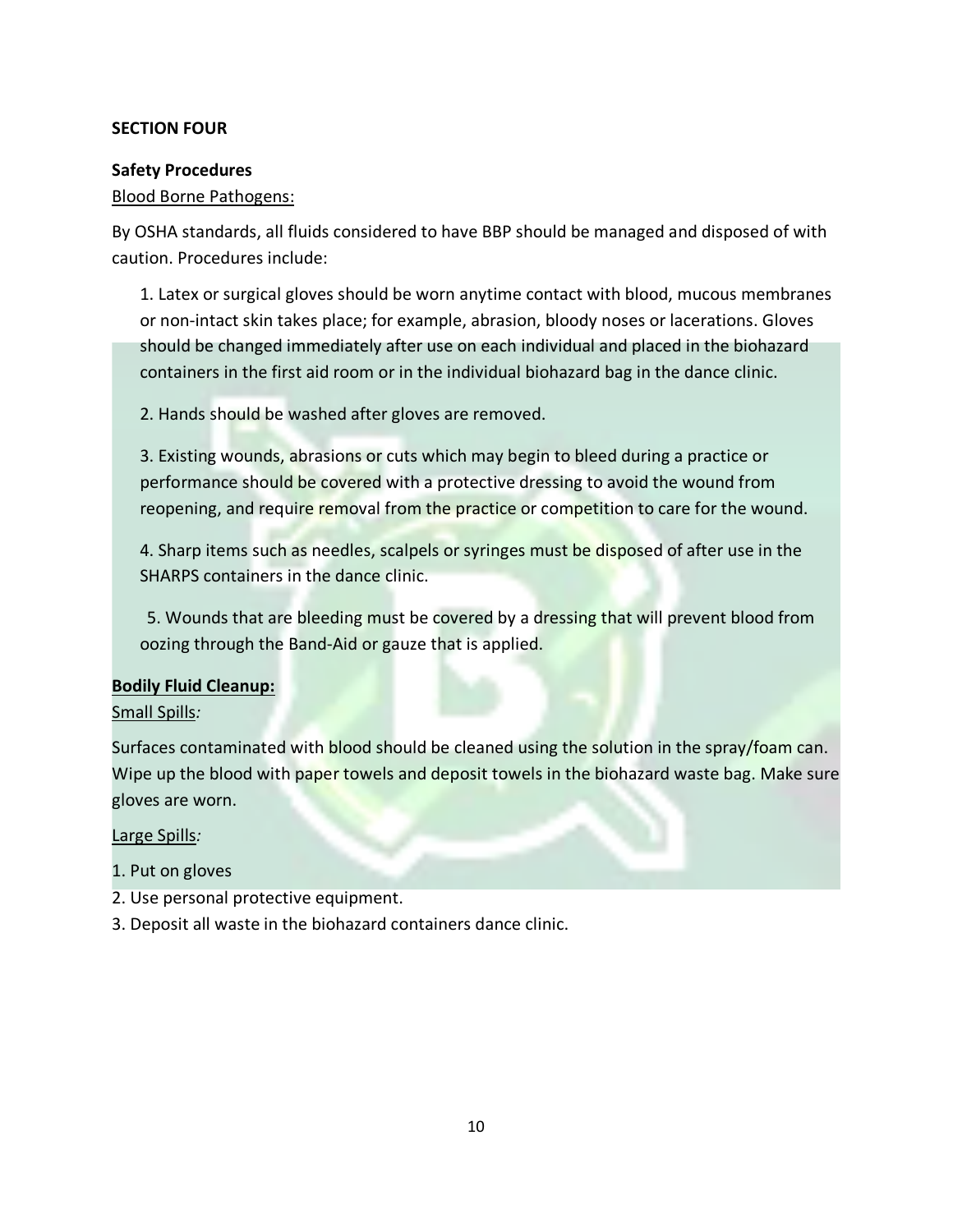# **EAP/Medical Services:**

# Emergency Action Plan:

Each facility on campus has their own Emergency Action Plan. Injury-related emergencies will be managed by the AT in collaboration with the Chair of Dance. The University Emergency Action Plan can be accessed at http://www.belhaven.edu/pdfs/campus-operations/Security-Report.pdf.

### **Safety Equipment:**

The Belhaven University Dance Department will provide and maintain all necessary personal protective equipment (PPE), engineering controls (e.g., sharps containers), labels, and red bags as required.

Biohazard equipment: Sharps containers:

> Needles **Scalpels** Syringes

Trash receptacles with biohazard bags

Personal Protective Equipment:

Gloves

Goggles

Disinfectant sprays: Bleach; all of these must be approved by OSHA.

### Spine boards/ AED:

In case of emergencies, a spine board and AED are on site with easy access. This equipment will be tested periodically to ensure proper function.

### EMS services:

An EMS may be contacted in an emergency situation by request of the Dance Athletic Trainer or staff/faculty member in charge. If an ambulance is required, Campus Security will also be notified.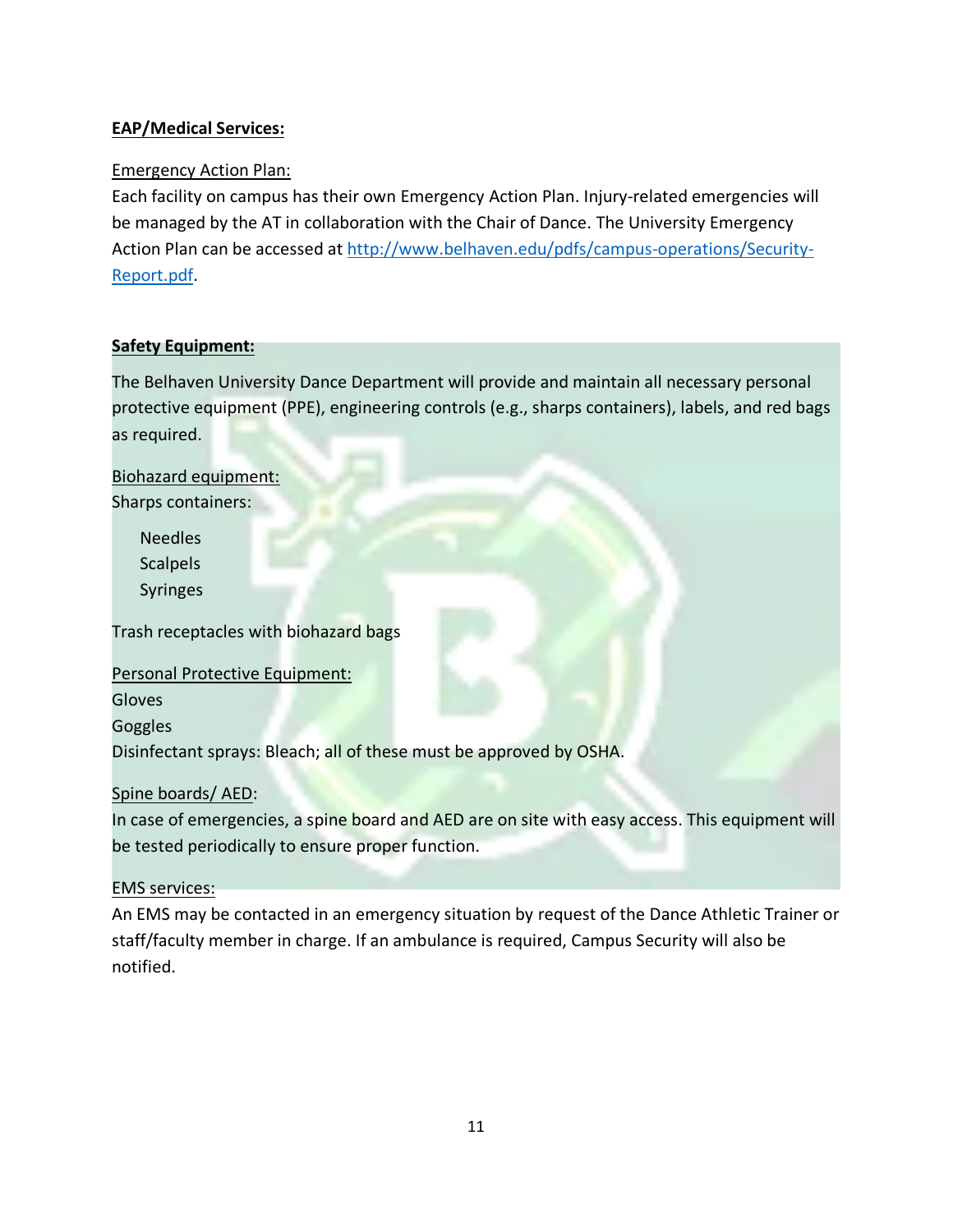# **Building Operations:**

### **Emergency Procedures**

### Emergency Situations**:**

- 1. Locate a responsible person to stay with the injured patient.
- 2. Contact the Dance Athletic Trainer and/or EMS (911).
- 3. If EMS is called, notify Campus Security.
- 4. Once the Dance Athletic Trainer or EMS has responded, they can make the appropriate decisions regarding patient care.

### Emergency Communication**:**

- 1. The athletic trainer, student, faculty or staff will designate an individual to call EMS. 2. If a dancer is injured during a non-traditional occurrence (class room setting), the faculty member/teacher should send someone into the dance clinic or call the dance clinic. If the athletic trainer is not available, the faculty should call EMS at 911. 3. The individual who calls the EMS unit will provide the following information:
	- a. Primary survey status
	- b. Detailed information of emergency
	- c. EXACT location of injured person
	- d. EXACT location of where EMS should arrive

4. The staff or athletic trainer will designate an individual to wait for the EMS unit at the entrance to the Bitsy Irby Building.

5. The athletic trainer should be called immediately if not present.

6. The parents of the injured/ill student-athlete will be called and notified of the injury/illness.

Emergency Equipment:

1. An EMS unit will be called if needed according to the plan under Emergency Communication.

2. An AED and spine board will be located in the Bitsy Irby building on the second floor first aid room.

### **Non-Emergency Situation**:

In the event of a non-emergent situation, the Dance Athletic Trainer will be notified and provide all necessary medical coverage either upon day of injury or next working day in the clinic. If the athletic trainer is not present, the staff/faculty present will make the proper decision for treatment and care to the best of their knowledge and will contact the athletic trainer.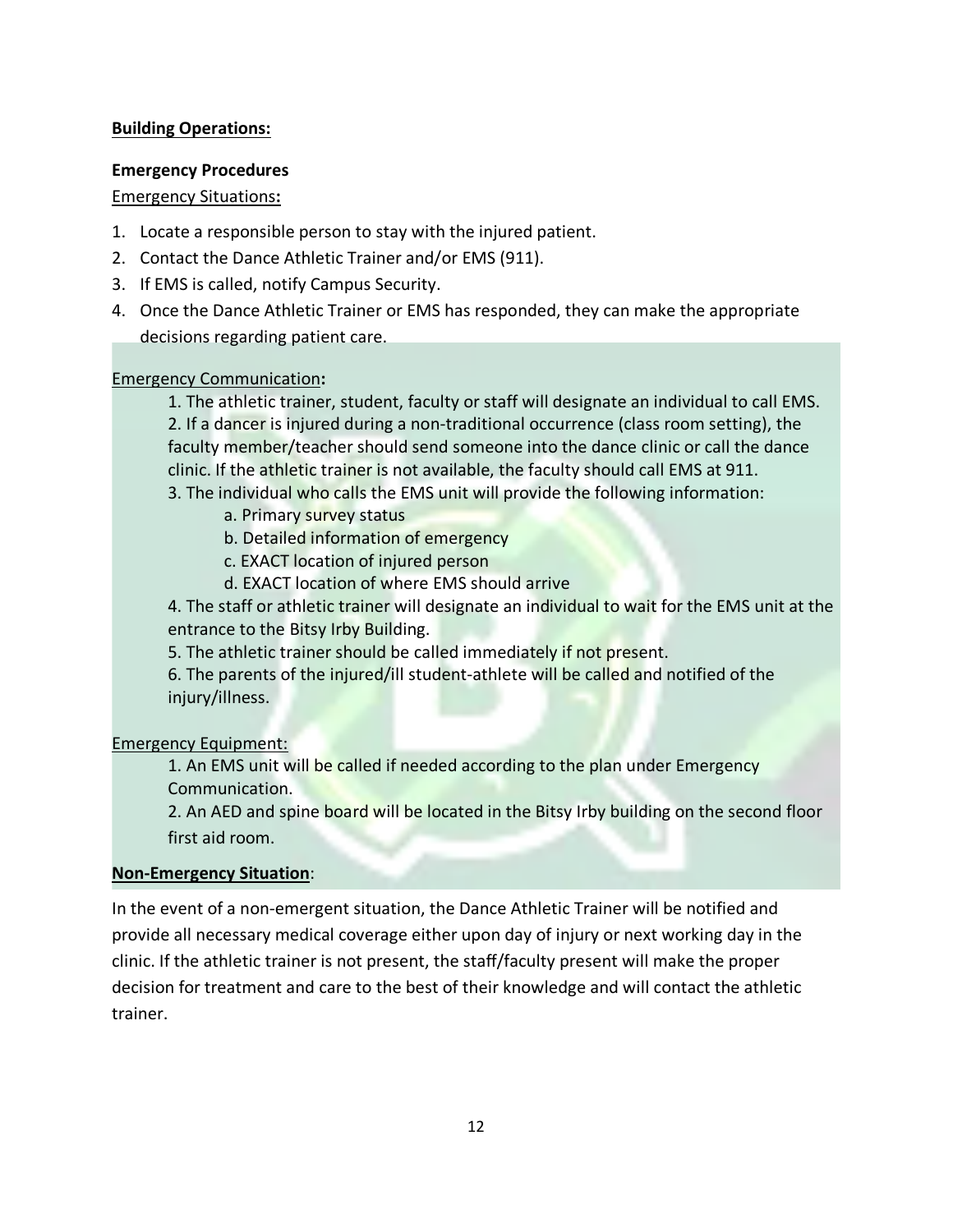# **SECTION FIVE**

# **Dance Clinic in Bitsy Irby Visual Arts and Dance Center**

### **Participation Agreements:**

### Waivers and Assumption of Risk Forms:

The waivers and assumption of risk forms are to increase awareness to the individual, his/her parents, faculty and staff, and the Dance Athletic Trainer.

### Medical History and Emergency Contact:

Prior to participation, a medical history and emergency contact form must be completed with current information. This form will stay in the dance clinic or with the Dance Athletic Trainer at all times.

# Pre-participation Exams:

Physicals and required forms must be completed by all participants. These forms will be kept in the dance clinic in a file cabinet. A full physical exam (including blood pressure, pulse, height, and weight) by a Licensed Physician is required prior to any participation in any classroom, rehearsal, or performance.

# Dance Screenings:

All new, incoming students must have a dance screening completed by the Dance Athletic Trainer during the first couple of weeks in the semester. A sign-up sheet will be sent to dancers to make an appointment for the screening. This screening is an assessment of the dancer's posture, alignment, strength, and flexibility.

### **Documentation:**

Care provided by the AT will be documented each day. The AT manages records of supplies, treatment logs, SOAP notes, referrals and injury reports.

### Dance Injury Forms:

Injury report forms will be kept with each dancer's file.

### Injury and Progress Notes:

Injury and progress notes will be completed daily. Rehabilitation logs will be kept on all rehabilitation done in the dance clinic.

### Non-dancers:

Due to liability issues, the Dance Athletic Trainer only provides treatment to Belhaven University Dance Department students and faculty. She will make appropriate referrals.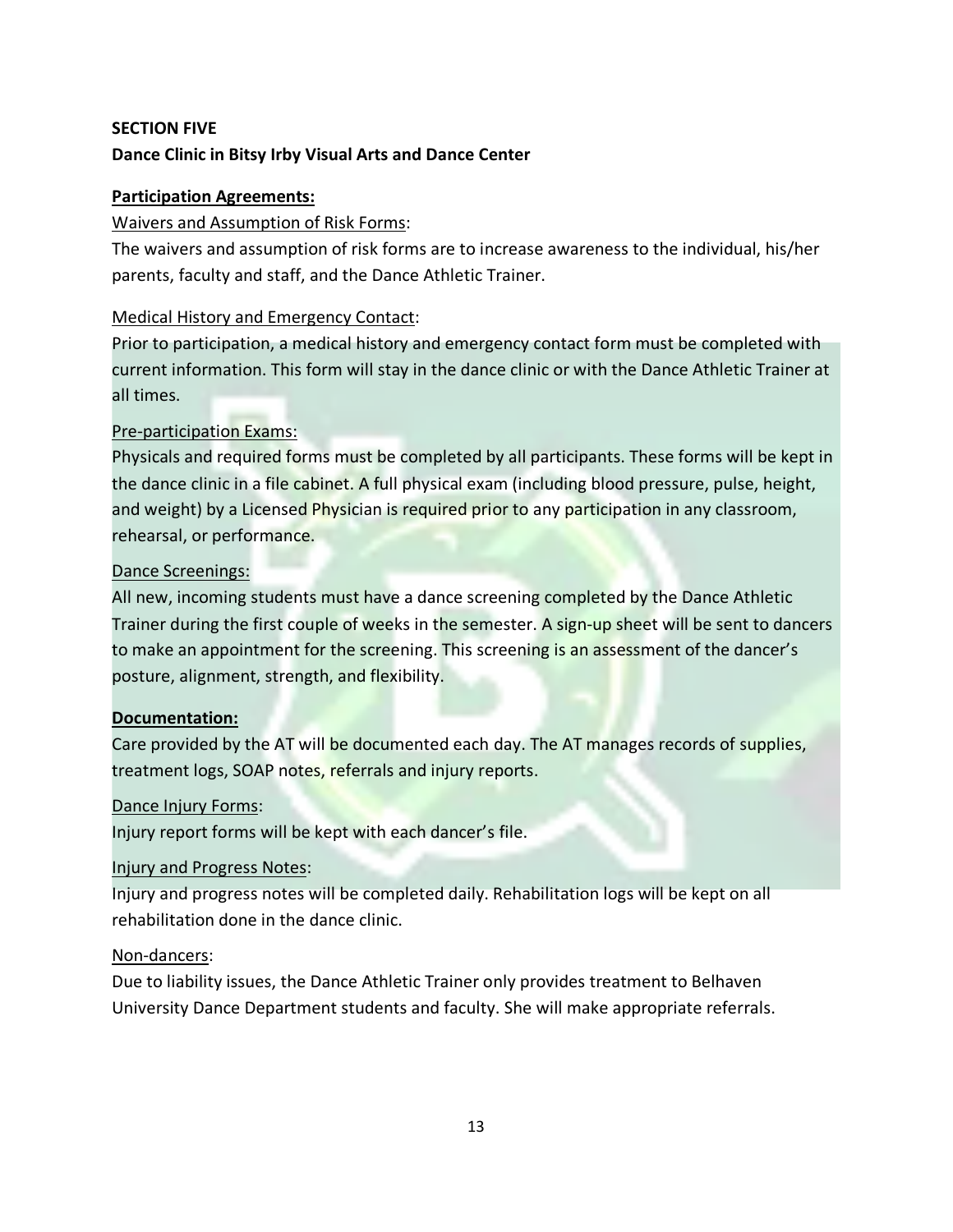# **Belhaven University Dance Clinic**

### **Policies and Procedures**

The Belhaven University Dance Clinic policies and procedures are designed to encourage students to become active participants in the care and, in the case of injury, rehabilitation of their bodies when working with healthcare practitioners and dance faculty. The Dance Athletic Trainer and dance faculty equip students to make wise decisions about the well-being of their bodies when injured. We endeavor to be good stewards of the students' bodies and encourage students to be good stewards as well.

- 1. All dance majors and minors are required to have a physical evaluation by a physician and complete the necessary Pre-Participation Medical History Evaluation, Consent, and Assumption of Risk forms prior to arriving on campus. The forms can be found on the BU Dance Department website. The Dance Athletic Trainer cannot provide evaluation or treatment until all forms are completed and submitted.
- 2. Incoming dance majors and minors will meet with the Dance Athletic Trainer during the first couple of weeks in the semester for a dance screening to discuss and review physical health records and any concerns related to injury care and prevention in preparation for the upcoming school year. A sign-up sheet will be sent to dancers to make an appointment for the screening.
- 3. Dance faculty and staff take preventative measures for students' physical well-being throughout the dance curriculum at Belhaven University. However, as a dance major/minor in a physically demanding discipline, injuries may occur. It is highly recommended that students have reliable health insuran8ce coverage in the event of emergency. If health insurance is needed, student coverage options are available through Transamerica underwritten by E. J. Smith and Associates at www.ejsmith.com.
- 4. Injuries sustained within the Dance Department and on Belhaven University's Campus must be reported by the student to dance faculty, and seen by the Dance Athletic Trainer for evaluation and treatment. An appointment should be scheduled with the Dance Athletic Trainer in a timely manner following injury. Clinic appointments can be made at www.budanceclinic.skedda.com under the individual student's account.
- 5. After initial evaluation by the Dance Athletic Trainer, the student will be given an appropriate care regimen and follow-up instructions. At each follow-up clinic visit the student will be given further treatment, rehabilitation instructions, and necessary limitations as determined by the Dance Athletic Trainer. Dancers may be asked to sign a treatment agreement form to ensure that treatment and rehabilitation instructions are understood and followed. As part of treatment, the student may be required to either participate with restrictions or refrain from participation in classes and rehearsals. In any case, the student must attend dance classes and rehearsals, and/or report to the clinic when necessary for treatments. If class activity is limited, the Dance Athletic Trainer will give the student a red slip (no activity) or a yellow slip (restricted activity) to present to dance faculty at the beginning of *each* class period. Students who are restricted from full activity in a dance class will also be restricted from participation in rehearsals.
- 6. If a dance student is under a red or yellow slip, the Dance Athletic Trainer will determine the time frame in which to return to activity. If a student receives a red slip from the Dance Athletic Trainer, the AT in collaboration with the dance faculty will direct the student to either observe class or to use class time to work toward rehabilitation. If a student with a red slip observes class and/or uses class time for rehabilitation purposes, s/he will *not* be counted absent. If a student is unable to participate in class for more than two weeks due to an injury/red slip, the student will need a medical drop for all affected courses. If limitations in class through a yellow slip reach a total of four weeks, the student will also need a medical drop for those corresponding courses. Dance faculty will be in close communication with the Dance Athletic Trainer and the injured student throughout this process to determine the best possible plan of action.
- 7. The Dance Athletic Trainer works with specific medical professionals in the Jackson area. These relationships give the Dance Athletic Trainer critical involvement in the outside care of the dancer, which is imperative in decision-making regarding class participation. Please consult the Dance Athletic Trainer before seeking outside medical assistance. If the Dance Athletic Trainer deems an injury severe or is not responding well to treatment, then she will make referral to necessary outside medical professionals: orthopedics, general practitioners, chiropractors, counselors, etc. The Dance Athletic Trainer will either arrange or give the student specific details to set up outside appointments. Please see the list of preferred professional medical contacts for reference.
- 8. The Dance Athletic Trainer will maintain communication with the Dance Chair and Dance faculty regarding care and injury status of each dancer.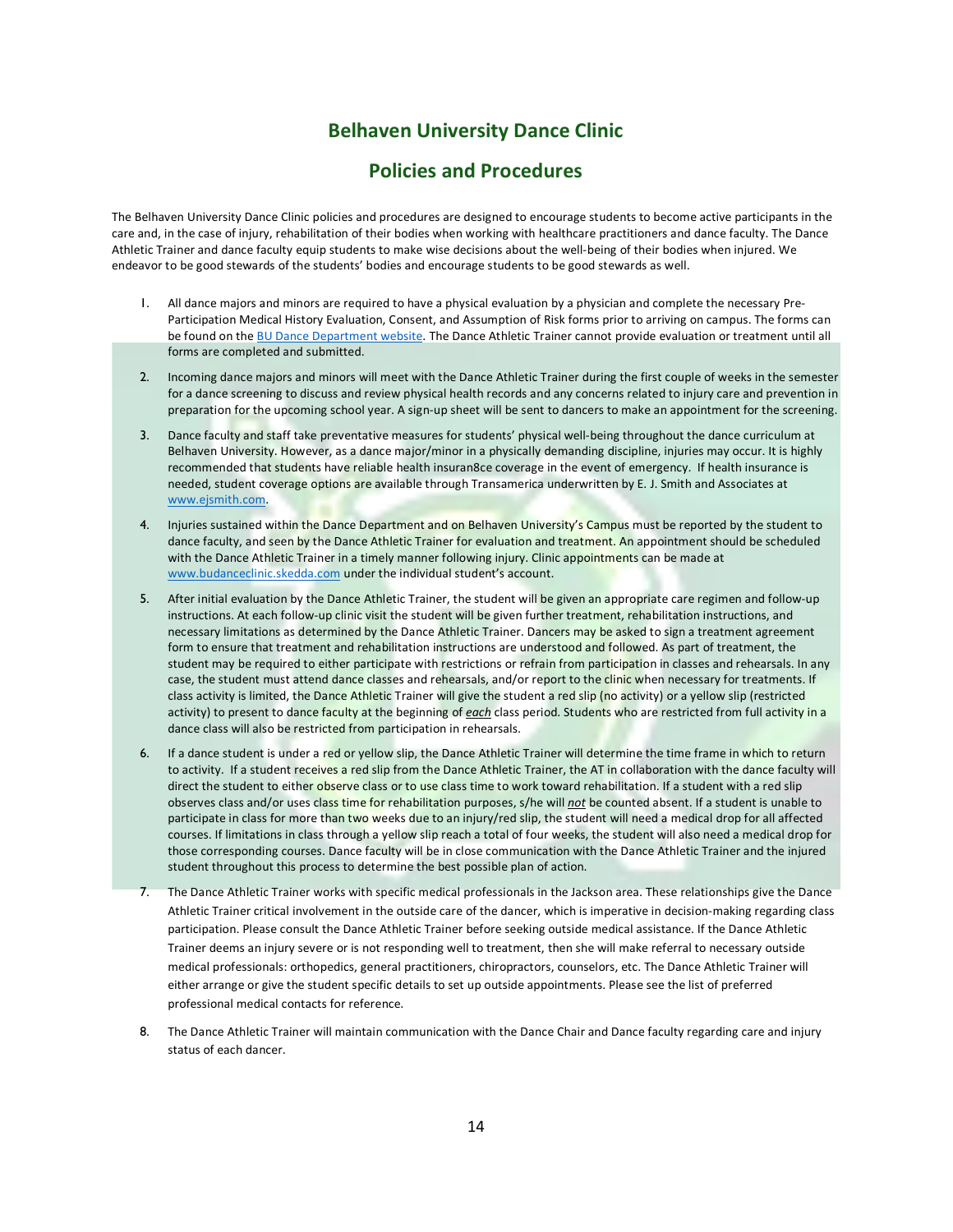### **Other policies and information:**

Students choosing to seek outside physical therapy services:

- o Students should have weekly appointment(s) for rehabilitation and/or treatment.
- $\circ$  Student must effectively communicate the following information to the Chair of the Dance Department and all technique course instructors:

Location of Physical Therapy Clinic

Dates and times of all PT visits

Any/all limitations for class activity on a weekly basis

- o Physical Therapist must submit weekly progress report to Dance Department via fax or email.
- o Student must submit any follow-up visit reports and a signed doctor's release letter for full participation to the Chair of the Dance Department and all technique course instructors.

STUDENTS WHO DO NOT COMPLY WITH THESE GUIDELINES MAY BE ASKED TO DROP DANCE COURSES.

Illness:

Please refer to the University's list of suggested local medical clinics (http://www.belhaven.edu/campus\_life/Life/health.htm) for care of illness or other medical issues.

Counseling:

Belhaven University offers on-campus counseling to any student. Please see the University's counseling services page for more details

(http://www.belhaven.edu/campus\_life/Life/counseling.htm).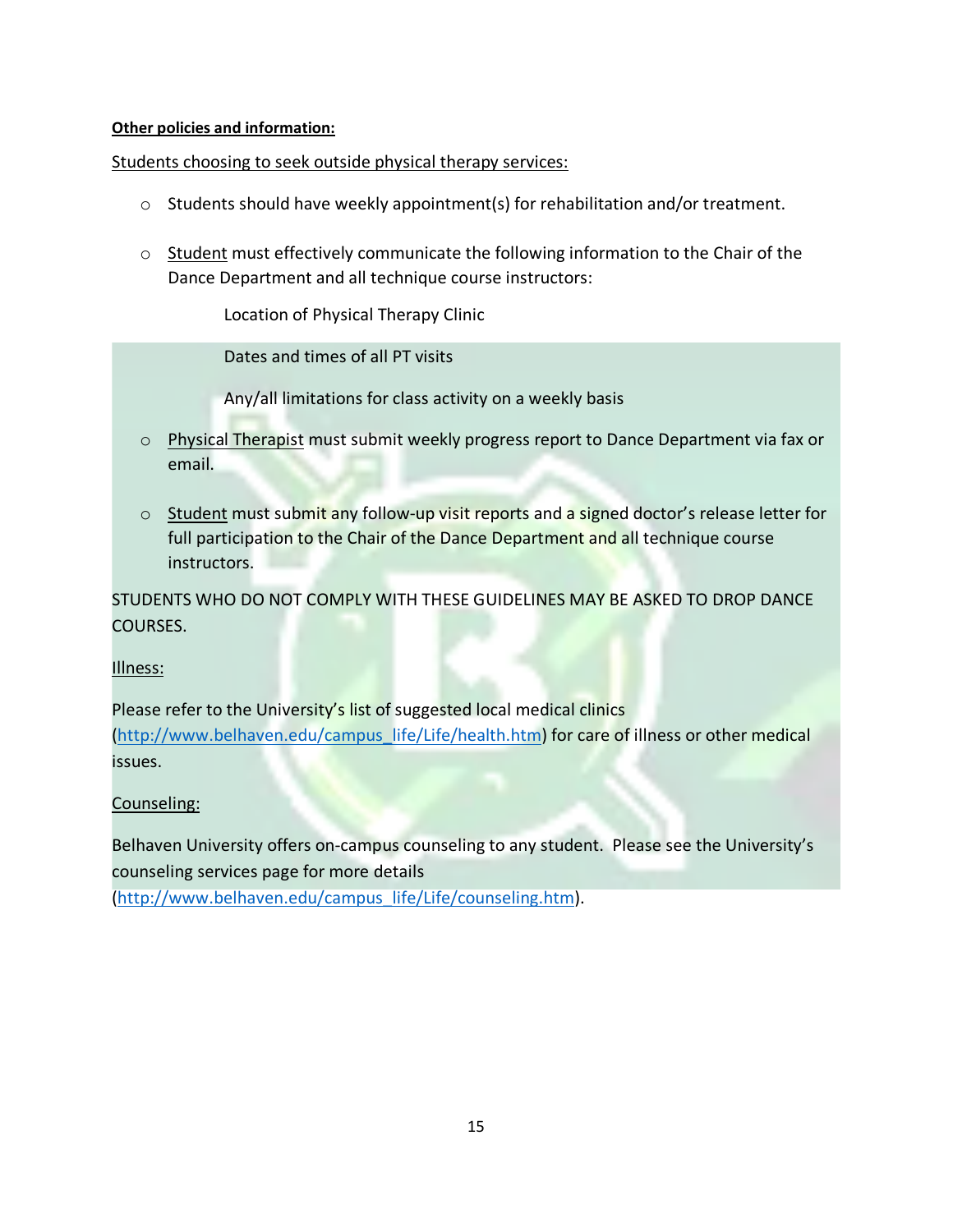#### **SECTION SIX**

#### **Mental Health Policies and Procedures**

#### **Overview**

The Belhaven University Dance Department and Dance Athletic Trainer assist in the overall healthcare of the dance majors and minors. The purpose of this mental health guideline is to define mental health, identify specific members of the healthcare team who will oversee potential incidences, and to outline the necessary steps to manage an acute or chronic mental/behavioral health situation.

Guidelines for the identification, management, and treatment of mental health issues of students have been provided through the Best Practices for Understanding and Supporting Student-Athlete Mental Wellness derived from the NATA and NCAA (https://www.ncaa.org/sites/default/files/HS\_Mental-Health-Best-Practices\_20160317.pdf).

### **Mental Health**

Mental health is defined as the emotional, psychological, and social well-being of a person. For the purpose of these guidelines, mental health issues will be categorized as acute or chronic. Acute emergencies are defined as sudden changes in mental conditions, i.e. perceived suicide attempt or changes in mental status; these conditions may require hospitalization. Chronic conditions include: depression, anxiety disorders, or other previously diagnosed mental conditions.

#### **Mental Healthcare Team**

BU Dance Athletic Trainer Victoria Fauntroy, MS, LAT, ATC vfauntroy@belhaven.edu

BU Assistant Vice President of Student Development & Dean of Students Dr. Greg Hawkins ghawkins@belhaven.edu

BU Counselor Anna Marie Dempsey counselor@belhaven.edu

UMC Lifestyle Medicine Josie Bidwell, NP 601-984-2233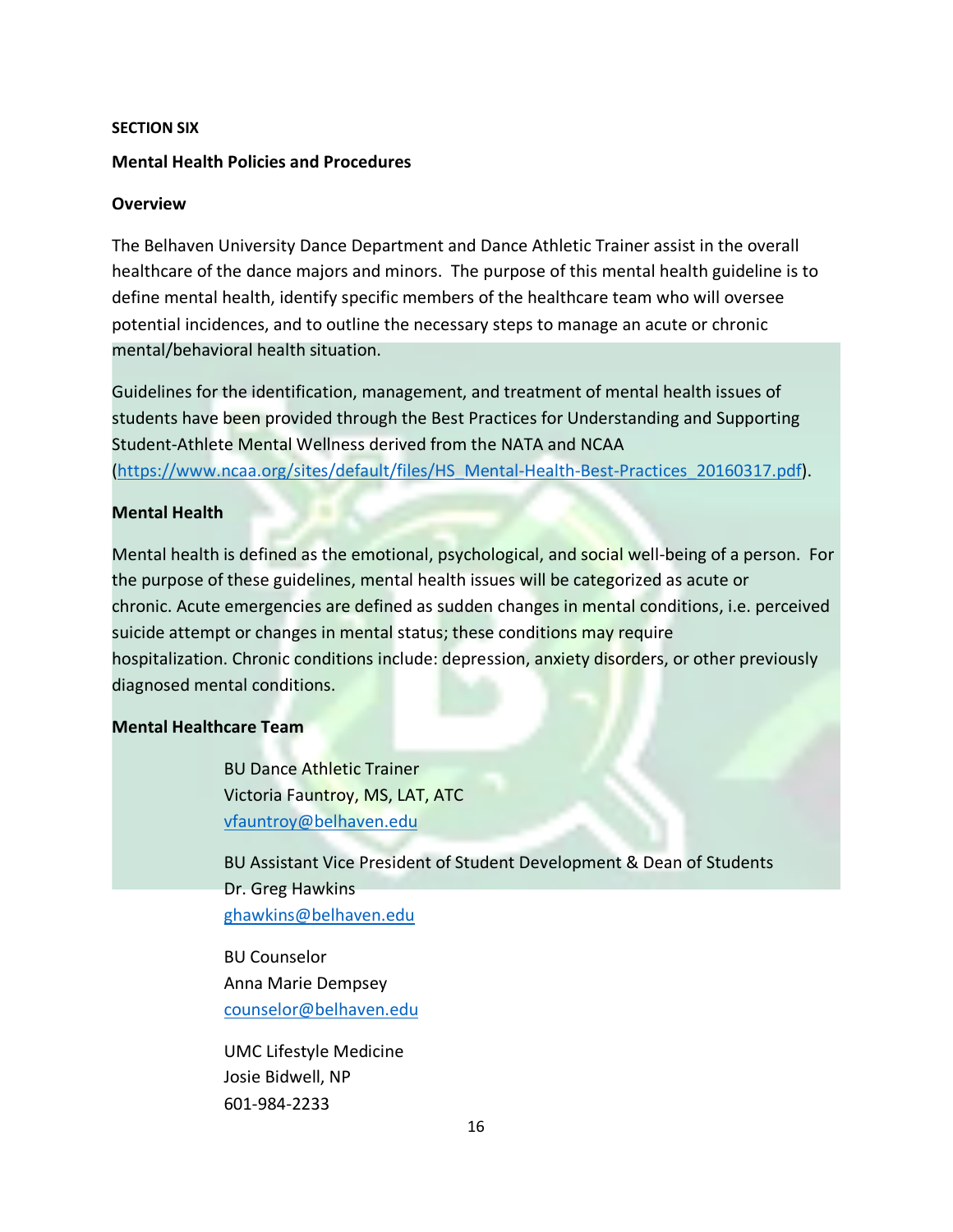National Suicide Hotline 800.279.8255

#### **Mental Health: Prevention**

BU Dance Department takes a proactive approach to mental health concerns by adding the mental health questionnaire to the new and returning dancers' pre-participation documentation. At risk dance students identified through the PPE MH screening may be provided an additionally detailed questionnaire. The Dance Athletic Trainer will determine the need for further evaluation by a member of the Mental Healthcare Team.

### **Mental Health Protocols**

If a student reports a mental health emergency (including but not limited to harming him/herself or others, obvious severe changes in mental status, or other destructive behaviors), the Dance Athletic Trainer or supervising staff/faculty will notify the Dean of Students to develop a plan of care.

Should any student exhibit any symptoms of depression, anxiety, sleep disturbances, or substance abuse, an additional survey from the Mental Health Best Practices Manual may need to be completed by the student and then followed up with the Dance Athletic Trainer. At which point, the AT will make the recommendation for follow-up with the appropriate mental healthcare provider.

Upon a student seeking treatment in a mental healthcare crisis, the Dance Athletic Trainer will follow-up with involved mental healthcare providers to ensure proper treatment and smooth transition upon return to classes and rehearsals. Dance faculty will be notified of any and all updates.

In the event a student reports any disturbances to the Dance Athletic Trainer or if the AT becomes concerned, an appointment will be set up between the student and the athletic trainer. The Dance Athletic Trainer will then contact the appropriate member of the Mental Healthcare Team to establish the best plan of care for the involved student.

In the event of a student's teacher or friend becoming seriously concerned of a mental health condition or crisis, the concerned person should make immediate referral to the Dance Athletic Trainer. From there, the appropriate member of the Mental Healthcare Team will be contacted to establish the best plan of care for the involved dancer.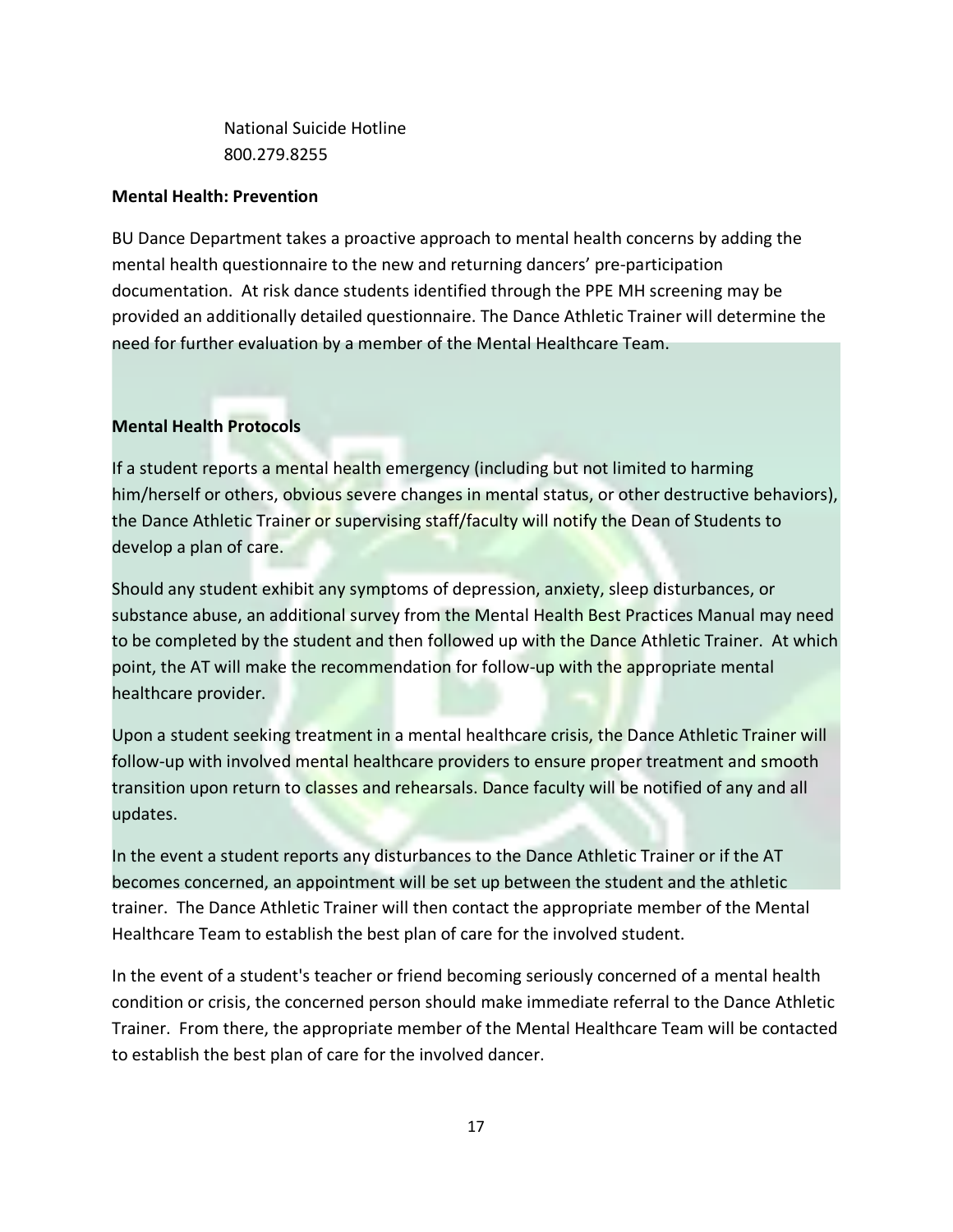# **Class Absences due to mental health condition**

Class participation is important, and students missing more than 20% of classes will fail the course and receive an F (except in the case of unique medical or family extenuating circumstances to be considered in consultation with the Registrar).

8 absences for a class that meets 3 times a week

6 absences for a class that meets 2 times a week

#### 3 absences for a class that meets once per week

Persistently arriving late or leaving early may impact a student's grade.

Mental health conditions that result in missed classes need to be communicated to dance professors. Students should demonstrate that they are receiving appropriate treatment and report consistent follow-up care to the dance department by the mental healthcare professional. Mental health issues resulting in more than 20% of missed classes will be addressed on a case-by-cases basis, to be considered in consultation with any treating health care professionals, Department Chair, Provost, and Registrar.

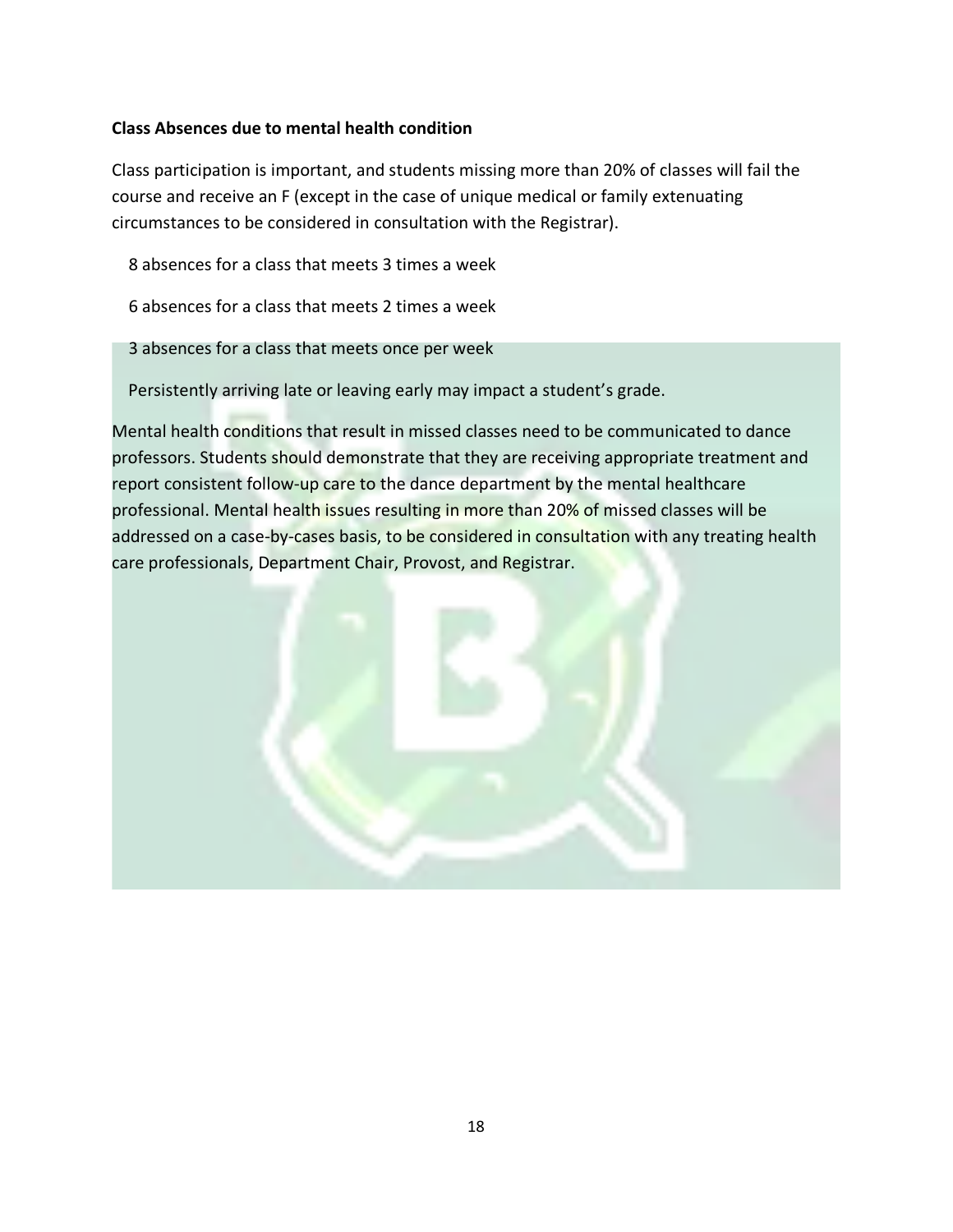### **SECTION SEVEN**

### **Panic Attack Description**

A panic attack is often a reaction to fear (either conscious or unconscious), and some of the strange physical reactions you experience during one are the result of your body reacting to this fear. Common catalysts of panic attacks include:

- Anticipatory anxiety. You become mentally anxious over a past, traumatic event, and your body responds as if it will happen again right away. Catalysts can include photographs, conversations, or anything that triggers the bad memory.
- Self-defeating visualization. You may not only picture yourself re-experiencing a traumatic event, but you may also fear losing control of a current situation and not being able to handle it. You interpret the situation as potentially dangerous, and your body secretes adrenaline to prepare for crisis.

### **Signs and Symptoms**

Because anxiety appears in so many different conditions, it can look very different from person to person. Some people express their anxiety emotionally, while others show signs of physical distress. The unifying factor, however, is a sense of overwhelming, irrational fear. Here are some signs that someone is experiencing anxiety:

- Excessive worry with an inability to control it
- Intense episodes of fear or panic
- Difficulty concentrating
- Physical symptoms such as nausea, stomach pain, rapid heart rate, muscle tension, sweating, shaking, dizziness, numbness, or difficulty breathing

### **In the case of a panic attack during class or rehearsal**

- 1. Designate a student that will notify the Dance Athletic Trainer
- 2. Upon arrival, the Dance Athletic Trainer will take the dancer outside of class and escort the student to the first aid room to calm him/her down and tend to the situation
	- a. Following the recovery of the dancer, the Dance Athletic Trainer will document the situation
- 3. If necessary, the Dance Athletic Trainer will measure the dancer's oxygen saturation using a pulse oximeter
	- a. If the dancer's oxygen saturation is below 90% or continues to drop, the Dance Athletic Trainer will call EMS (911) for further evaluation
	- b. After EMS is called, Campus Security will be notified
- 4. If the dancer loses consciousness, the Dance Athletic Trainer will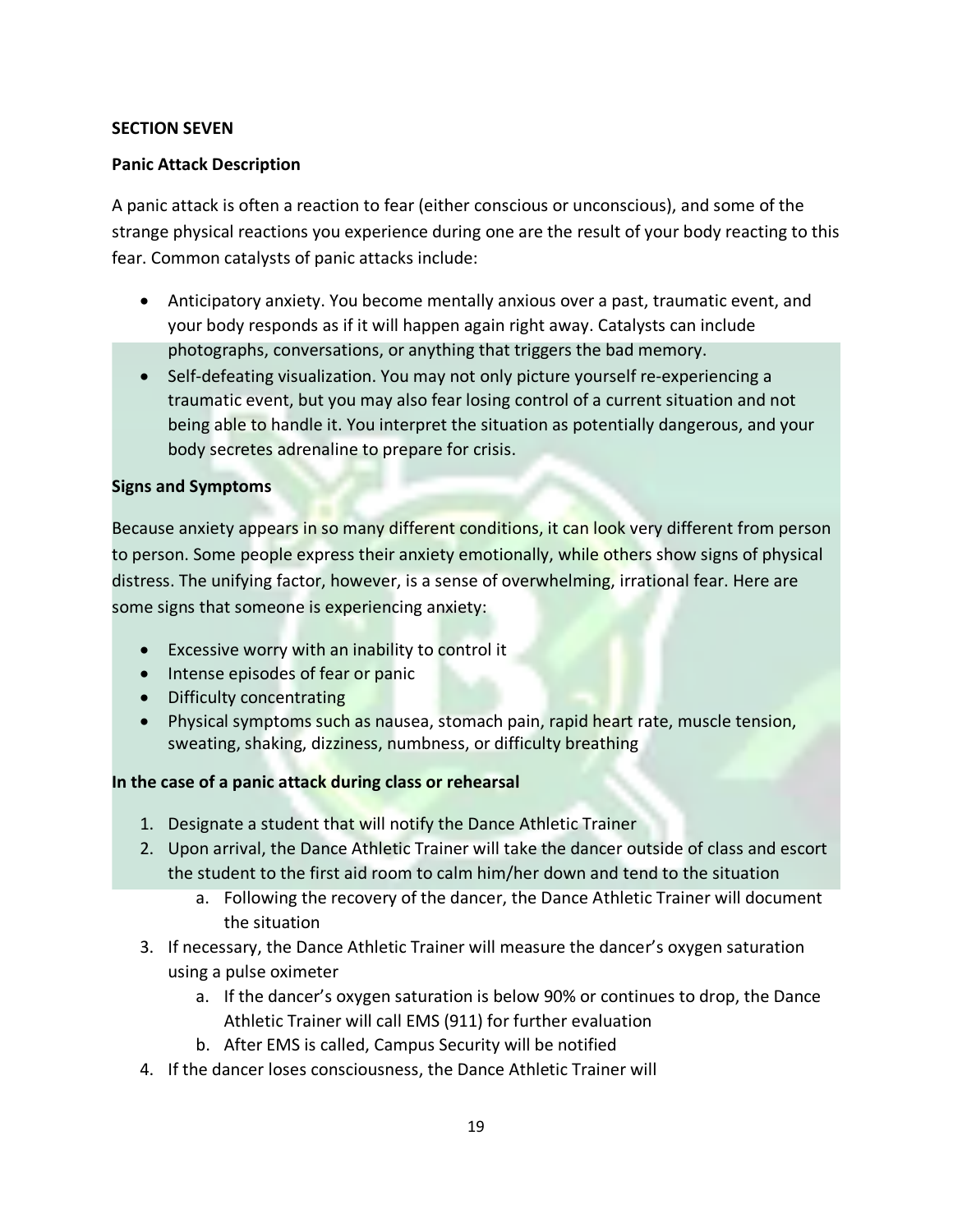- a. Check the dancer's ABCs (airway, breathing, circulation) and will call for someone to retrieve the AED
- b. Call EMS (911) and notify Campus Security
- c. Document the situation
- 5. If the Dance Athletic Trainer is not present, the staff/faculty will work to calm the dancer and de-escalate the situation
	- a. Following the situation, the Dance Athletic Trainer should be notified of the situation
- 6. If the dancer loses consciousness and the Dance Athletic Trainer is not present, the staff/faculty will
	- a. Check ABCs and retrieve the AED
	- b. Call EMS (911) and notify Campus Security
	- c. Call the Dance Athletic Trainer and
	- d. Report the situation
- 7. If a dancer continues to experience panic attacks over the semester, s/he will be referred to a member of the Mental Healthcare Team for further evaluation and treatment

### **General Guidelines when treating someone experiencing a panic attack**

- 1. Be calm
- 2. Be patient
- 3. Don't be condescending
- 4. Remind the student that they're not crazy
- 5. Sit with the dancer
- 6. Ask the dancer to tighten and relax their muscles one by one
- 7. Remind the dancer that they are breathing
- 8. Engage the dancer in a discussion (if they can talk, then they can breathe)
- 9. If the dancer is having trouble breathing, try getting them to exhale slowly or have them breathe through their nose
- 10. Put their hands their stomach to feel each breath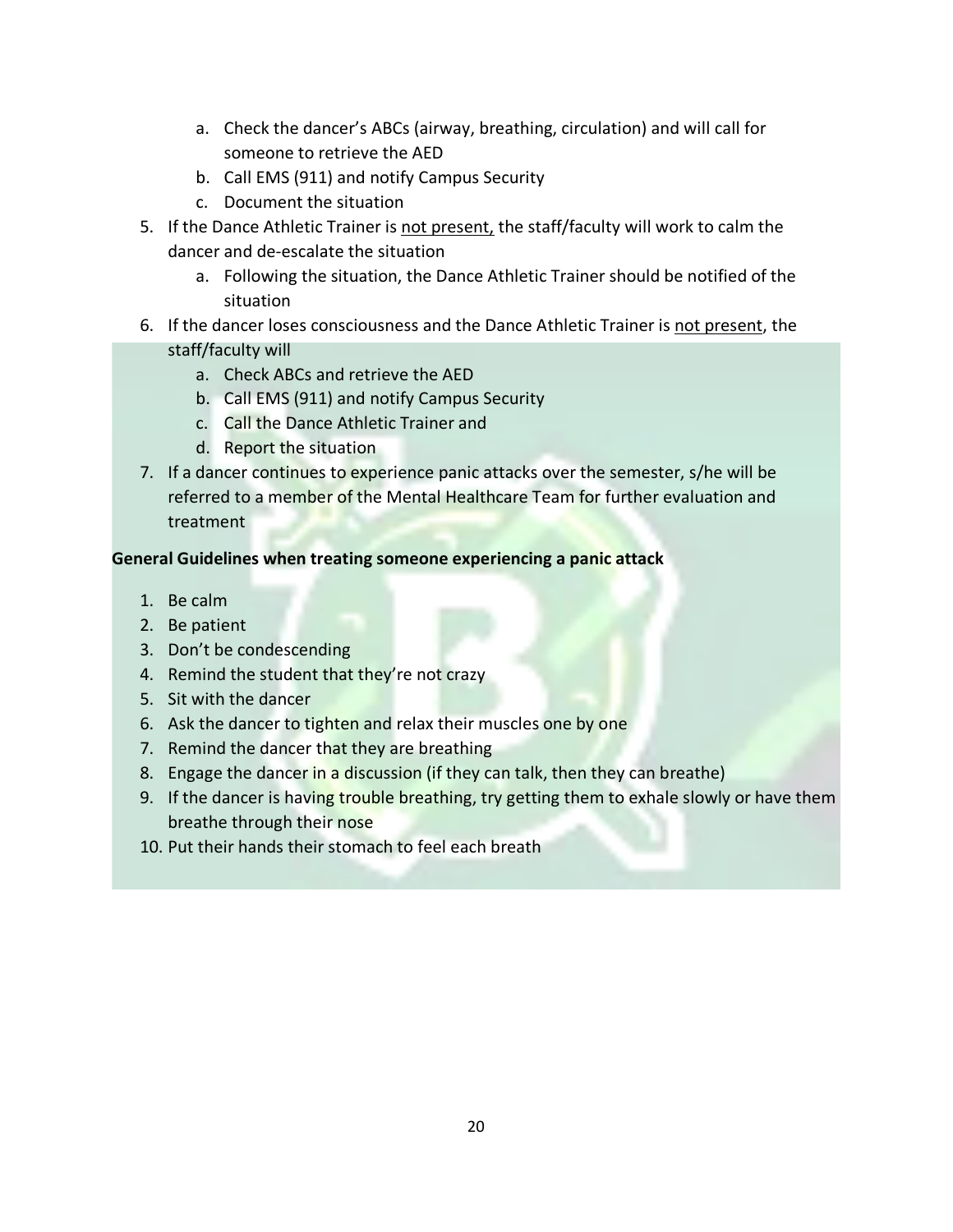#### **SECTION EIGHT**

#### **Concussion Protocol**

#### **Introduction**

A concussion is defined as a change in the brain's function following any force to the head which may or may not involve a temporary loss of consciousness that leads to neurologic and cognitive dysfunction.<sup>1</sup> Because concussions can vary widely in their severity, clinical trajectory, and duration, each case should be evaluated and treated on an individual basis, however this document will provide general guidelines for concussion management best practices.<sup>2</sup>

This policy has been formulated according to the best available evidence and adheres to all guidelines set by the NCAA and NATA. This policy will be reviewed and updated annually by the Dance Athletic Trainer.

#### **Concussion Management**

- 1. Belhaven University maintains an up-to-date emergency action plan for the Bitsy Irby building to respond to emergency situations. If the head injury is deemed an emergency, the emergency action plan should be activated immediately. All of the following will constitute an emergency: $1,2$ 
	- a. Glascow Coma Score less than 13
	- b. Prolonged loss of consciousness (longer than one minute)
	- c. Focal neurological deficit suggestive of intracranial trauma
	- d. Repeated vomiting
	- e. Persistently diminished or worsening mental status or other neurological signs or symptoms
	- f. Associated cervical spine injury
- 2. The Belhaven University Dance Athletic Trainer will be empowered to determine management and return to class/rehearsal of any injured or ill dancer, as she seems appropriate. The Dance Athletic Trainer will practice within the standards established by her professional practice. $1$
- 3. Medical personnel with training in the diagnosis, treatment, and initial management of concussion will be present at all classes and performances.
- 4. Initial Assessment
	- a. Any dancer who is suspected of having a concussion should be immediately removed from participation. Suspicion may be based on a blow to the head,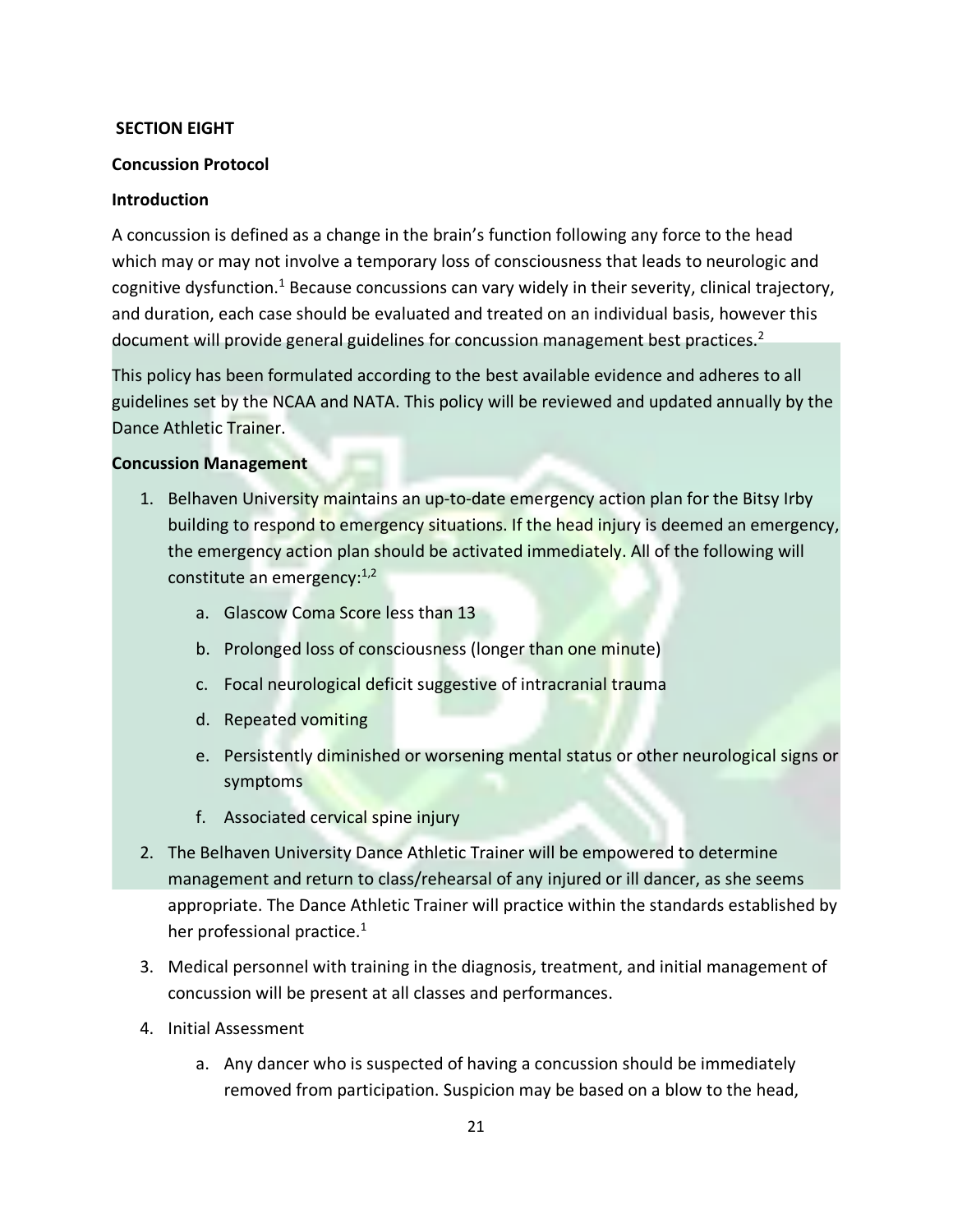whiplash type mechanism, any signs and symptoms of concussion, or other reasonable evidence. If the Dance Athletic Trainer is present, they will be assessed immediately on site. If the Dance Athletic Trainer is not present, the faculty or staff member is responsible for holding the dancer from participation for the remainder of that day and contacting the Dance Athletic Trainer to ensure the dancer is evaluated as soon as possible.<sup>1,2</sup>

- b. The initial assessment will be performed by the Dance Athletic Trainer and will evaluate for possible concussion while ruling out more serious brain injury, skull fracture, or cervical spine injury that may warrant activation of the emergency action plan and/or referral to the hospital. $1$
- c. A brief initial assessment should take place that may include but is not limited to: a thorough history, symptom assessment, physical assessment of injured area, neurological assessment, cognitive assessment, and balance assessment.<sup>1</sup>
- d. If the dancer is suspected of having a concussion after the initial assessment, they should be moved to a more controlled environment when possible to perform the SCAT5 or modified sideline SCAT5.<sup>1,2</sup>
- e. Diagnosis of concussions will be the result of the clinical evaluation and will be supported with assessment tools including, but not limited to the SCAT5.
- f. Dancers that sustain a concussion during non-dance-related activities will be managed in the same manner as those that sustain them during dance-related activities
- 5. After Diagnosis
	- a. Dancers who are diagnosed with or suspected of having a concussion by the Dance Athletic Trainer will be held from participation for the remainder of that day. $1$
	- b. The dancer will be monitored for deterioration. Both oral and written instructions for monitoring will be provided to the dancer and a roommate, family member, or other responsible party.<sup>1,2</sup> (Appendix C)
	- c. The dancer should rest from physical exertion until cleared by the Dance Athletic Trainer. Physical exertion includes, but is not limited to running, jumping, walking long distances, turning, or other forms of exercise. $1,2$
	- d. The dancer should also rest from mental exertion until cleared by the Dance Athletic Trainer. Examples may include reading, texting, video games, watching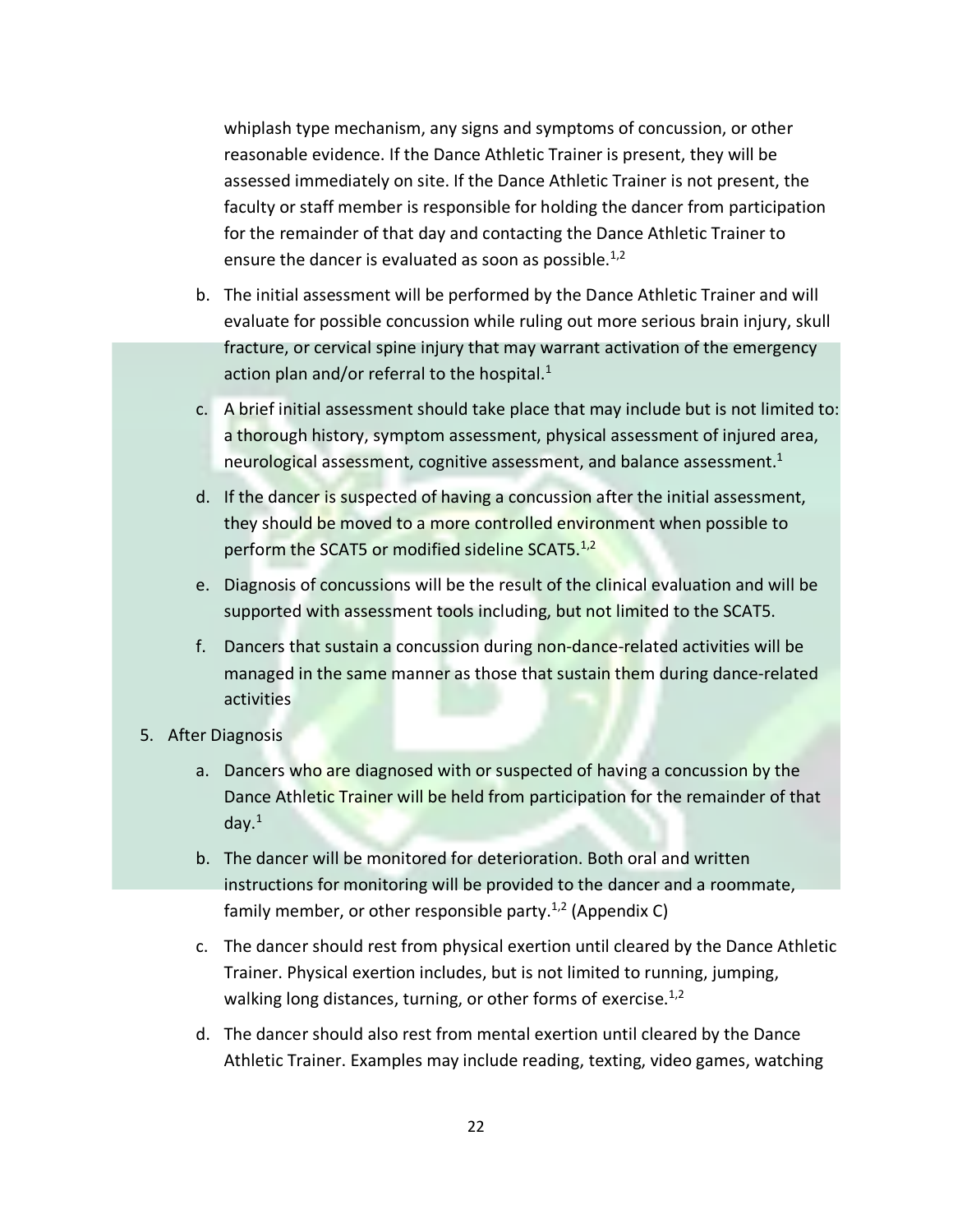film, working on a computer, classroom work, or taking an exam. These activities should only be done as tolerated by the dancer. $1,2$ 

- e. The dancer should check-in with the Dance Athletic Trainer each day after a concussion diagnosis. Serial re-assessment should be conducted appropriately throughout the student-athlete's recovery process. This re-assessment includes daily progress notes and SCAT5 symptom checklists. The Dance Athletic Trainer should pay special attention to signs of depression or other emotional responses to the injury. $1,2$
- f. The Dance Athletic Trainer will appropriately document the initial injury as well as daily check-ins with the dancer following the injury. Documentation should include at minimum: mechanism of injury; initial signs and symptoms; state of consciousness; findings of the physical and neurological exam and results from neurocognitive and balance testing; instructions given to the patient and/or parent, guardian, or roommate; notes from Return to Play progression; and any notes regarding patient's concussion history.<sup>2</sup>
- g. The Dance Athletic Trainer will email professors for appropriate classroom accommodations and contact Dr. Greg Hawkins. See guidelines for **Return to Learn** (Appendix B).
- h. Dancers should return to mental and physical exertion gradually and guided by their symptoms. See guidelines for **Return to Learn** (Appendix B) and **Return to Dance.**<sup>1,2</sup> (Appendix C)
- i. Some dancers may experience symptoms for a prolonged period of time. These dancers may be allowed to participate in light, low-risk physical and cognitive activities as guided by their symptoms and at the discretion of the Dance Athletic Trainer.1
- j. The Dance Athletic Trainer should incorporate concussion rehab activities and pain management strategies into their treatment of concussions that are specific to the dancer's clinical trajectory (vestibular, oculo-motor, cognitive, fatigue, migraine, cervicogenic, and anxiety/mood). Rehab activities may include, but are not limited to: gaze stability, proprioception, postural control, dynamic gait, and other vision and vestibular therapies. Activities should be progressed as guided by the dancer's symptoms.<sup>1</sup>
- 6. Prolonged Recovery
	- a. All dancers who are diagnosed with a concussion will be seen by Dance Athletic Trainer for evaluation before they are allowed to return to dance.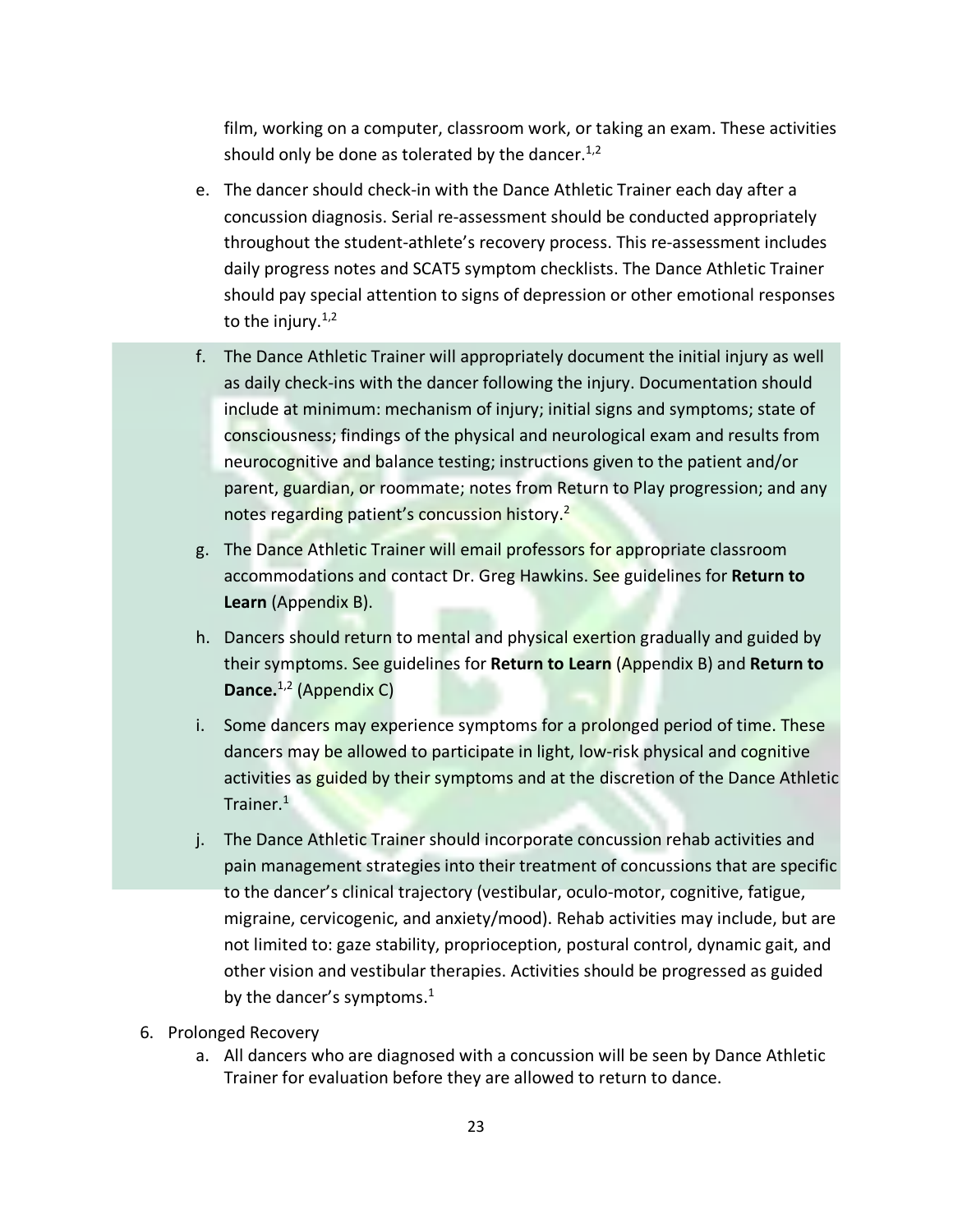- b. Dancers who have especially severe, persisting, or worsening symptoms over two weeks will be referred to a physician for further evaluation. This determination will be made by the Dance Athletic Trainer.<sup>1</sup>
- c. Dancers with a history of multiple concussions, who have increasing severity of injury with lessening of injuring forces should be referred to a physician for further evaluation.2
- d. Dancers with prolonged recovery will work closely with the Dance Athletic Trainer for long-term academic accommodations.<sup>1</sup>

# **References**

- 1. SSI\_ConcussionBestPractices\_20170616.pdf. http://www.ncaa.org/sites/default/files/SSI ConcussionBestPractices 20170616.pdf. Accessed April 2, 2020
- 2. Broglio SP, Cantu RC, Gioia GA, et al. National Athletic Trainers' Association Position Statement: Management of Sport Concussion. *Journal of Athletic Training*. 2014;49(2):245-265. doi:10.4085/1062-6050-49.1.07
- 3. Sport concussion assessment tool 5th edition. *Br J Sports Med*. April 2017:bjsports-2017-097506SCAT5. doi:10.1136/bjsports-2017-097506SCAT5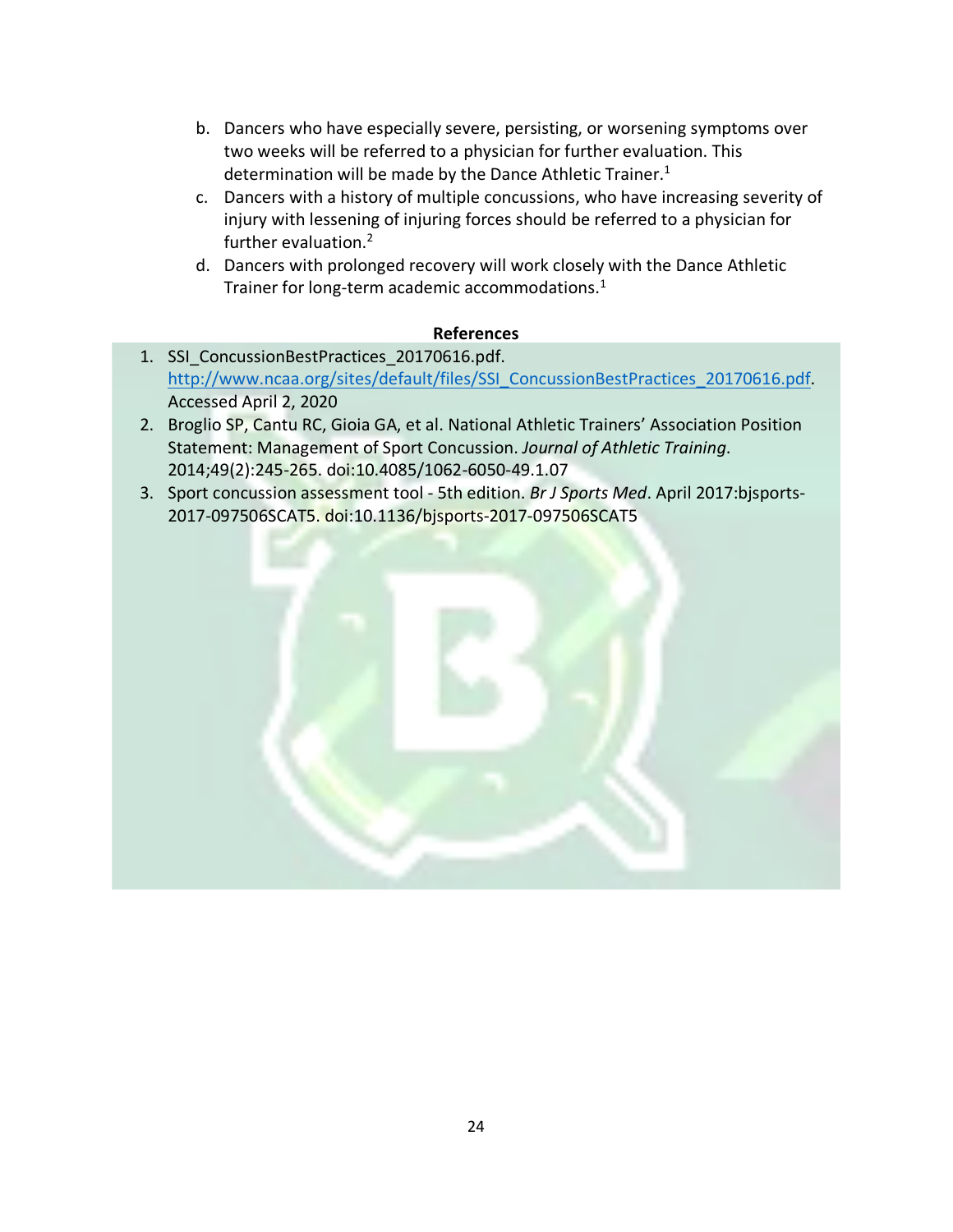# **Appendix A:**

# **Belhaven University Department of Athletics Concussion Take Home Care**

You have been diagnosed with concussion and need to be monitored closely for the next 24-48 hours. This is a guide for your caregiver (family member, roommate, teammate, etc.) to monitor for worsening symptoms. Make sure you check in daily with your Athletic Trainer after being diagnosed with a concussion

| It is OK to:                                                | Do NOT:                                                                         |
|-------------------------------------------------------------|---------------------------------------------------------------------------------|
| • Use Tylenol for headaches                                 | Use alcohol or illegal drugs<br>$\bullet$                                       |
| Use ice pack on head/neck as<br>$\bullet$<br>needed         | Take Ibuprofen, Aspirin, Aleve,<br>$\bullet$<br>Motrin, or Advil                |
| Eat a normal diet<br>$\bullet$<br>Go to sleep<br>$\bullet$  | Engage in mental or physical activity<br>$\bullet$<br>that makes symptoms worse |
| Rest (minimize physical or mental<br>$\bullet$<br>activity) | Drive a car or operate machinery<br>$\bullet$                                   |

If any of the following symptoms develop or get worse, contact the Dance Athletic Trainer and go to the emergency room.

- 1. Decreased level of consciousness
- 2. Increased confusion
- 3. Increased irritability
- 4. Numbness or weakness in the arms or legs
- 5. Pupils becoming unequal in size
- 6. Repeated vomiting
- 7. Seizures
- 8. Slurred speech or inability to speak
- 9. Inability to recognize people or places
- 10. Worsening/severe headache

# **\*\*When in doubt, seek medical attention IMMEDIATELY\*\***

Contact Information:

• Victoria Fauntroy – Dance Athletic Trainer – (703) 362-7962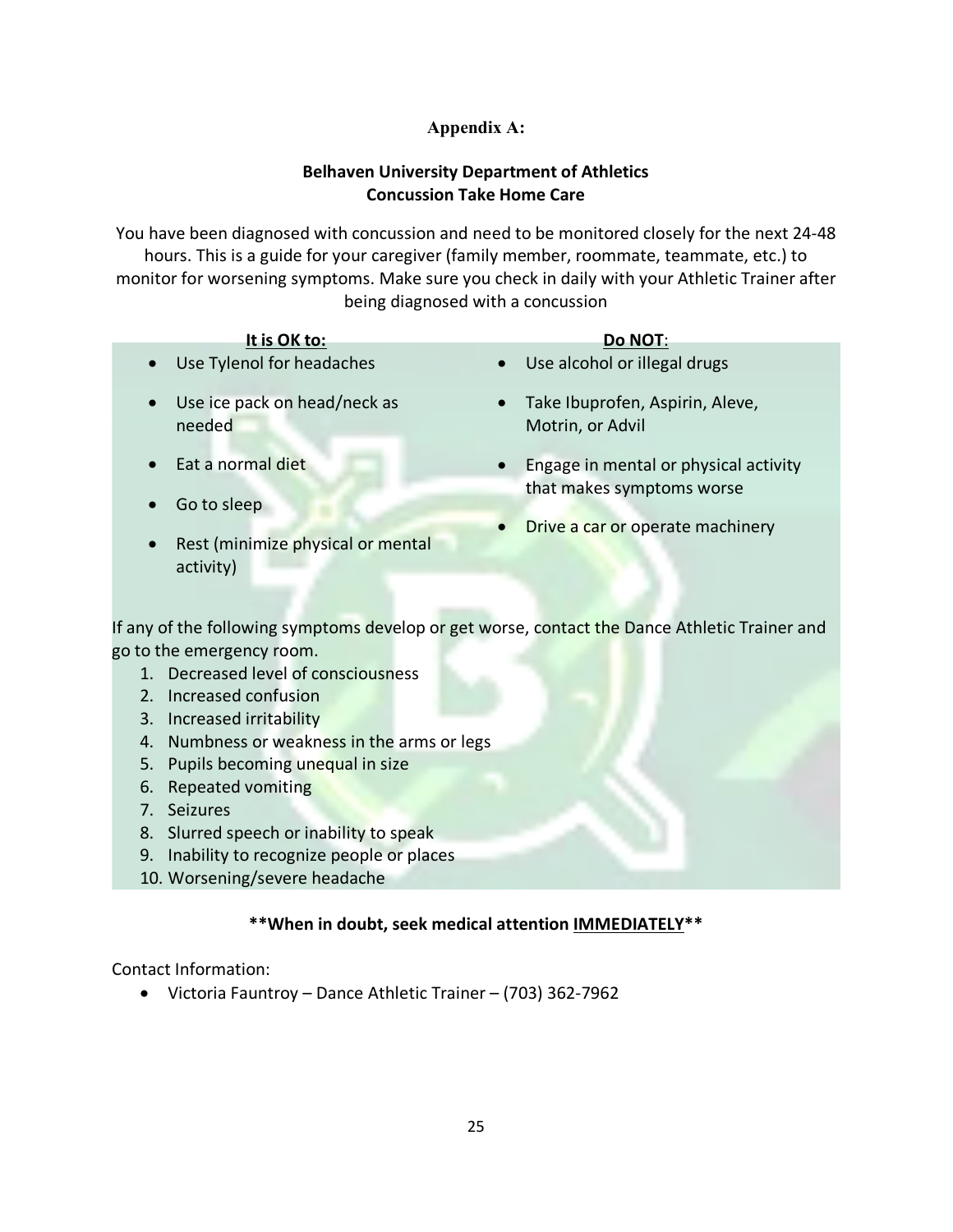# **Appendix B: Return to Learn Protocol**

A concussion is an injury to the brain that can lead to a number of physical and cognitive symptoms. Concussions may cause headaches, difficulty remembering, difficulty concentrating, delayed reaction time, confusion, and a number of other symptoms that may hinder academic performance.<sup>1</sup> This Return to Learn Protocol is designed to allow the brain time to heal and return to proper cognitive functioning. It aims to give dancers with a concussion a better chance at succeeding in the classroom after an injury.

Each dancer will respond to concussions differently, and some dancers may be symptomatic for a much longer period than others. It is important to take into account each individual case when dealing with concussions. The Return to Learn Protocol is designed to be a general guide through the process. Dancers may progress through the protocol at different speeds. It is important to allow the dancer the time they need based on their symptoms.<sup>1</sup>

- 1. Each dancer that sustains a concussion will begin in Stage 1 for at least 24 hours.
- 2. Once their symptoms are "mild" to "moderate" (measured on symptom scale), the dancer will be allowed to progress to Stage 2 as tolerated.
- 3. In order to progress to Stage 3 and 4, the dancer must be able to complete Stage 2 with no increase in symptoms.
- 4. If a dancer progresses to the next level and their symptoms worsen, they should return to the previous stage until symptoms subside.
- 5. The dancer will go through a Return to Dance protocol around the same time as the Return to Learn Protocol. The dancer must fully return to learn before they can fully return to dance.
- 6. Dancers may miss a significant amount of assignments, quizzes, and tests. It is important to communicate about a reasonable timeline for them to finish all missed work in order not to overload the brain too soon after an injury.
- 7. The Dance Athletic Trainer will communicate the stage the dancer should be in as well as possible accommodations with professors and Dr. Greg Hawkins, who will provide the dancer with a letter to distribute to their professors. The Dance Athletic Trainer will also cc the Department Chair on this email.

# **Stage 1 – Physical and Cognitive Rest (at least 24 hours; may progress once symptoms are "mild" to "moderate")**

- No class attendance
- No reading, homework, or tests
- Limited screen time (phone, computer, TV)
- Relatively quiet environment (avoid loud, crowded areas; no headphones)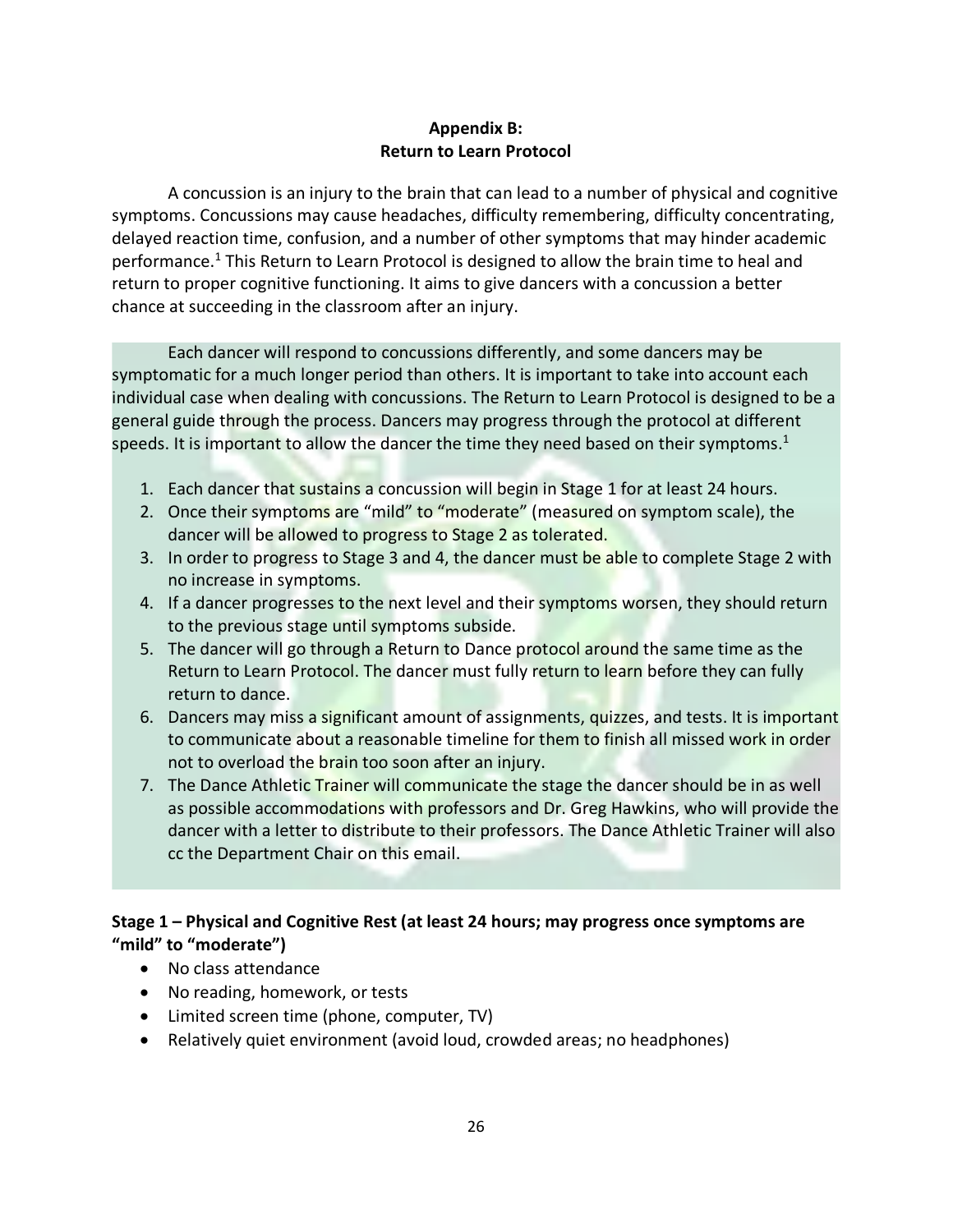**Stage 2 – Gradual Return to Class with Accommodations (may progress when 1-2 days is completed with no increase in symptoms and symptoms are "mild")** 

- Part-time class attendance
- No tests or quizzes
- Minimal or no assignments
- Limited screen time
- Provide extra assistance (i.e. peer note taking, reader for assignments)

# **Stage 3 – Full-time Class Attendance with Accommodations (may progress when studentathlete is symptom-free or at discretion of the Dance Athletic Trainer)**

- Full-time class attendance
- Gradually increase assignments (allow extensions, may require modifications)
- May begin quizzes/tests with accommodations if ready
	- o Extended testing time
	- o Testing in quiet room
	- o Assistance with computerized quizzes/tests
- Determine plan for completing remaining assignments, quizzes, and tests

# **Stage 4 – Full Return to Learn**

- Full-time class attendance
- Full assignment load (allow time to make-up missed assignments)
- Quizzes/tests with accommodations if necessary
	- o Extended testing time
	- o Testing in quiet room